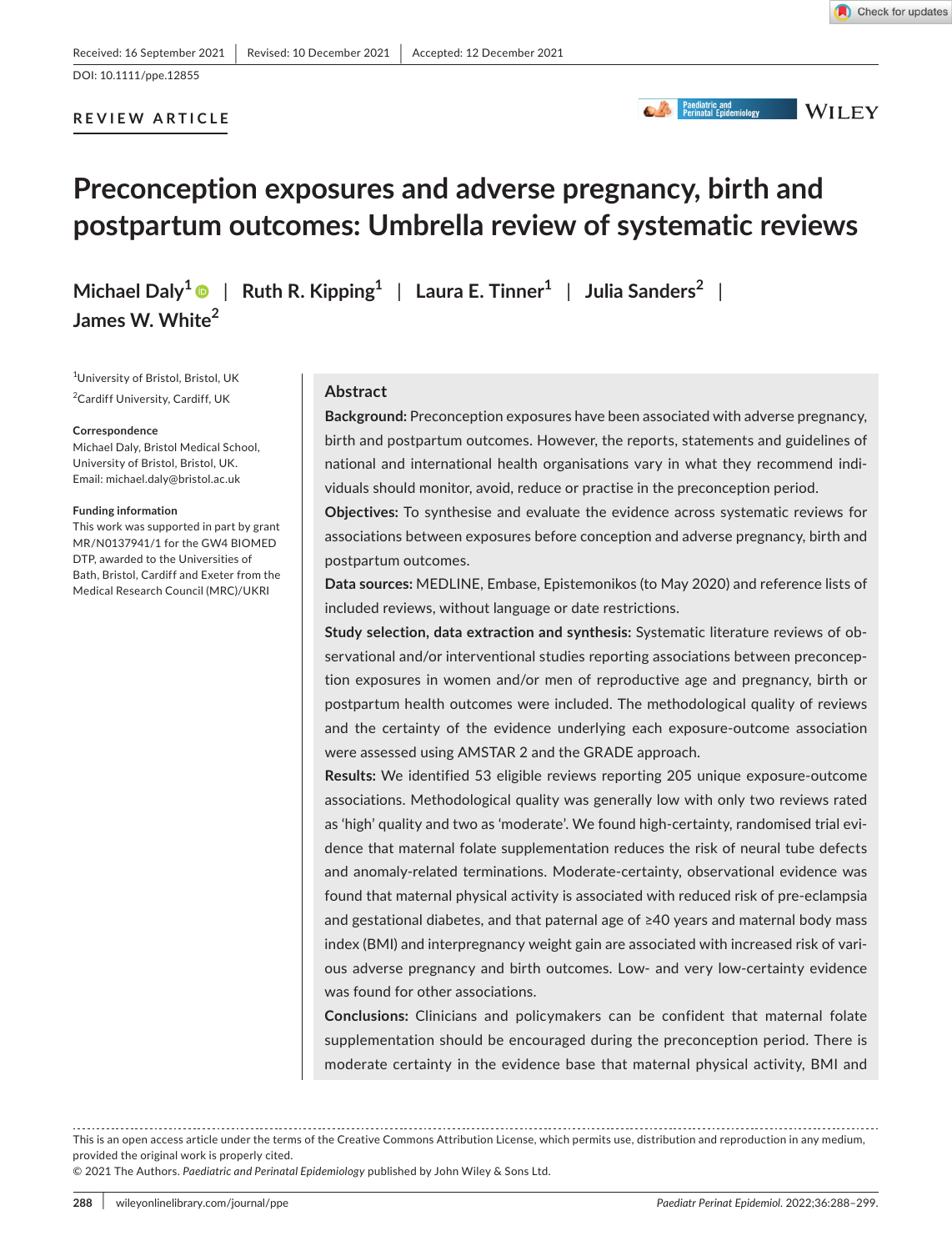**DALY** ET AL. **All the set al. 289 CONSUMISTION CONSUMISTION CONSUMING CONSUMING CONSUMING CONSUMING CONSUMING CONSUMING CONSUMING CONSUMING CONSUMING CONSUMING CONSUMING CONSUMING CONSUMING CONSUMING CONSUMING CONSUMING** 

interpregnancy weight gain and advanced paternal age are important preconception considerations. High-quality research is required to better understand other exposure-outcome associations.

**KEYWORDS**

GRADE approach, preconception care, pregnancy, pregnancy outcome, systematic review

# **1**  | **BACKGROUND**

Adverse pregnancy, birth and postpartum outcomes continue to have a substantial impact on morbidity and mortality. Worldwide, there are around 23 million miscarriages, $^1$  14.8 million live preterm births, $^2$  295,000 neonatal deaths due to congenital anomalies $^3$  and 295,000 maternal deaths due to pregnancy or childbirth complications each year.<sup>4</sup> Social, demographic, environmental and biomedical exposures before conception have been associated with these outcomes as well as longer-term offspring health and developmental outcomes.<sup>5-7</sup> However, a recent review by Schoenaker et al.<sup>8</sup> found that the clinical guidelines, position statements and policy reports of national and international health organisations vary in the preconception exposures they name as being important. Moreover, many of these guidelines, statements and reports fail to define the criteria used to determine exposure eligibility or evaluate the quality and strength of the evidence supporting the associations of these exposures with adverse outcomes.

Systematic reviews—considered the gold standard method of retrieving, synthesising and appraising all available, relevant evidence for clinical questions<sup>9</sup>—are commonly used to inform the creation of guidelines and position statements and play an important role in clinical decision-making and evidence-based healthcare.<sup>10</sup> While many systematic reviews reporting associations between preconception exposures and adverse pregnancy, birth and postpartum outcomes may exist, these are likely to vary in their scope and quality, and may present conflicting findings.<sup>11</sup> For instance, while a systematic review by Rumbold et al. concluded that maternal periconception vitamin supplementation does not affect the risk of stillbirth, $^{12}$  a later systematic review reported an association between this exposure and reduced stillbirth risk.<sup>13</sup>

To offer researchers, clinicians and policymakers an overview of the complete body of systematic review evidence in this area, we synthesised the findings, quality and certainty of the evidence reported in systematic reviews of interventional and/or observational studies investigating the link between preconception exposures and adverse pregnancy, birth and postpartum health outcomes.

# **2**  | **METHODS**

The umbrella review (systematic review of systematic reviews) was prospectively registered with PROSPERO (registration number CRD42020196511) and is reported following PRISMA guidelines.<sup>14</sup>

#### **Synopsis**

#### **Study question**

What is the certainty of the evidence across systematic reviews for associations between preconception exposures and adverse pregnancy, birth and postpartum outcomes?

#### **What's already known**

Preconception exposures have been associated with adverse pregnancy, birth and postpartum outcomes. However, the clinical guidelines, position statements and policy reports of national and international health organisations vary in what they recommend in the preconception period, creating uncertainty for clinicians, policymakers and patients.

#### **What this study adds**

This review has identified high- and moderate-certainty evidence that maternal preconception folate supplementation, body mass index, interpregnancy weight change and physical inactivity as well as advanced paternal age are associated with adverse pregnancy, birth and postpartum outcomes.

Review board approval was not required as this is a review of publicly available literature.

#### **2.1**  | **Data sources**

We searched MEDLINE, the systematic review repository Epistemonikos and the Cochrane Library databases from their inception to 21 May 2020. We combined relevant medical subject heading (MeSH) terms and word variants for 'preconception,' 'periconception,' 'interpregnancy' and 'contemplating pregnancy' with the Centre for Reviews and Dissemination's Search Strategy  $(2.1)$  for retrieving systematic reviews and meta-analyses<sup>15</sup> and a 'sensitivity-and-precision–maximising strategy' for retrieving overviews of systematic reviews.<sup>16</sup> This search strategy was developed with a subject librarian for use in MEDLINE (Table S1) and was then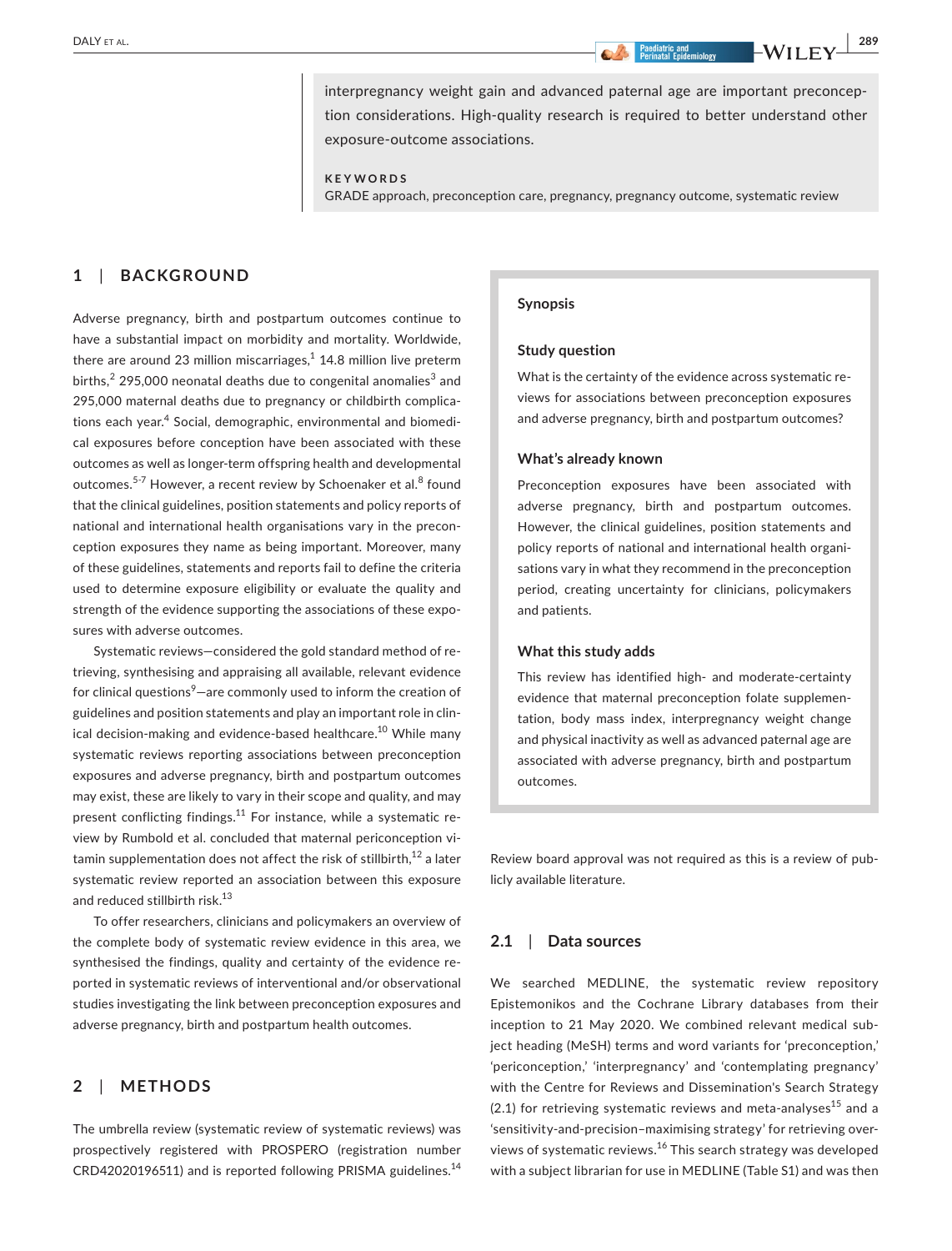**290 • WII FV- A Pagilatric and DALY ET AL.** 

adapted for use in Epistemonikos and the Cochrane Library. No language, publication date, ethnicity or parity restrictions were applied. Where the full texts of eligible reviews were unavailable, their authors were contacted to request these. The reference lists of eligible reviews were also hand-searched to identify additional relevant articles.

# **2.2**  | **Study selection and data extraction**

The eligibility criteria were informed by the PECOS (population, exposure, comparison, outcomes and study designs) framework presented in Table 1. We included systematic reviews of observational and/or interventional studies. In line with the definition detailed in the Cochrane handbook for systematic reviews, $17$  these needed to report: the eligibility criteria used for study inclusion, a pre-defined, specific research question(s), a transparent and systematic methodology (i.e. a reproducible search strategy with specific search terms provided), an analysis (meta- or narrative) including all retrieved, eligible studies and an assessment of the validity (i.e. risk of bias) of all included studies. Reviews were required to include at least two studies, involving adult (≥16 years) women and/or men, that reported an exposure(s) occurring before conception and its association with a child and/or maternal pregnancy, birth or (up to six weeks) postpartum health outcome(s), relative to absence or lower dose(s) of the exposure.

Exposures that continued into the broader periconceptional period—defined as the time before and up to 10 weeks after conception—were eligible if the exposure clearly began before conception and preconception-specific results were not reported separately (e.g. periconceptional folic acid supplementation).<sup>18</sup> Maternal weight measured in the first trimester or at the first antenatal appointment was also eligible, as this has been found to be a valid proxy measure of pre-pregnancy weight due to minimal gestational weight gain during this period.<sup>19</sup> As specific guidelines exist for exposures and outcomes unique to fertility (e.g. assisted reproduction, sperm count, pregnancy rate),  $20$  prescription-only medication,  $21$  and specific patient groups such as women with pregestational diabe $tes, <sup>22</sup>$  asthma, depression, epilepsy, human immunodeficiency virus (HIV) and thyroid disorders, $^{23}$  these were excluded.

#### **TABLE 1** PECOS framework

| Population   | All women and men of reproductive age<br>$(≥16 \text{ years})$                              |
|--------------|---------------------------------------------------------------------------------------------|
| Exposure     | Exposure, as defined by the review<br>authors, occurring in the period before<br>conception |
| Comparison   | Absence or lower dose(s) of the exposure,<br>as defined by the review authors               |
| Outcome      | Infant or maternal pregnancy, birth or<br>(subacute) postpartum health outcome              |
| Study design | Systematic review of observational and/or<br>interventional studies                         |

To identify articles of potential relevance, two reviewers independently screened the first 10% of abstracts against the eligibility criteria in a 'pilot phase',  $24$  to identify any divergences in interpretation of the criteria. Disagreements were discussed and resolved by consensus after consulting the protocol. As the agreement was 92%, the remaining 90% were screened by the lead reviewer. This process was repeated at the full-text review stage, where agreement between both reviewers was 98%. The lead reviewer therefore soloreviewed the remaining texts, coding each as either eligible or ineligible and providing a reason if the latter. The list of exclusion decisions is provided as a supplementary file. A data collection spreadsheet was then piloted by both reviewers using a 10% sample of eligible reviews. No divergences were identified, and the lead reviewer therefore performed the remaining data collection alone, with the completed spreadsheet reviewed by the remaining investigators.

We extracted data on: review publication year, databases searched, eligibility and search restrictions, preconception exposures and eligible outcomes investigated, included primary studies and their design, country (categorised by income according to the World Bank classification<sup>25</sup>), comparators, covariates and review author-assigned quality rating. We also extracted pooled summary statistics (e.g. estimates of association and uncertainty, corresponding descriptive statistics, the number of participants and events). Adjusted estimates were prioritised where these were reported without missing information. Where data were missing, review authors were contacted for additional information, which was supplemented as required.

#### **2.3**  | **Overlapping reviews**

There were a number of 'overlapping reviews', where multiple systematic reviews addressed identical or near-identical research questions with many of the same primary studies included. To avoid bias through double-counting of outcome data, Cochrane's 'evidencebased decision tool' was used.<sup>11</sup> If an eligible Cochrane Review comprehensively covered the available literature for a relevant exposure-outcome association in the same population and setting, only this was included, as Cochrane endeavours not to publish multiple reviews on any given topic.<sup>11</sup> If an eligible Cochrane Review either did not exist or was not all-inclusive, all non-overlapping reviews were retained and the overlapping review covering the greatest number of studies for the association in question was used in order to maximise the amount of outcome data included in the review while still avoiding the issue of review overlap.<sup>11</sup>

# **2.4**  | **Quality of included reviews**

The methodological quality of included reviews was assessed using the AMSTAR 2 tool, which has been validated for use with systematic reviews of both randomised and non-randomised studies.<sup>26</sup> Each review was assigned an overall quality rating of critically low,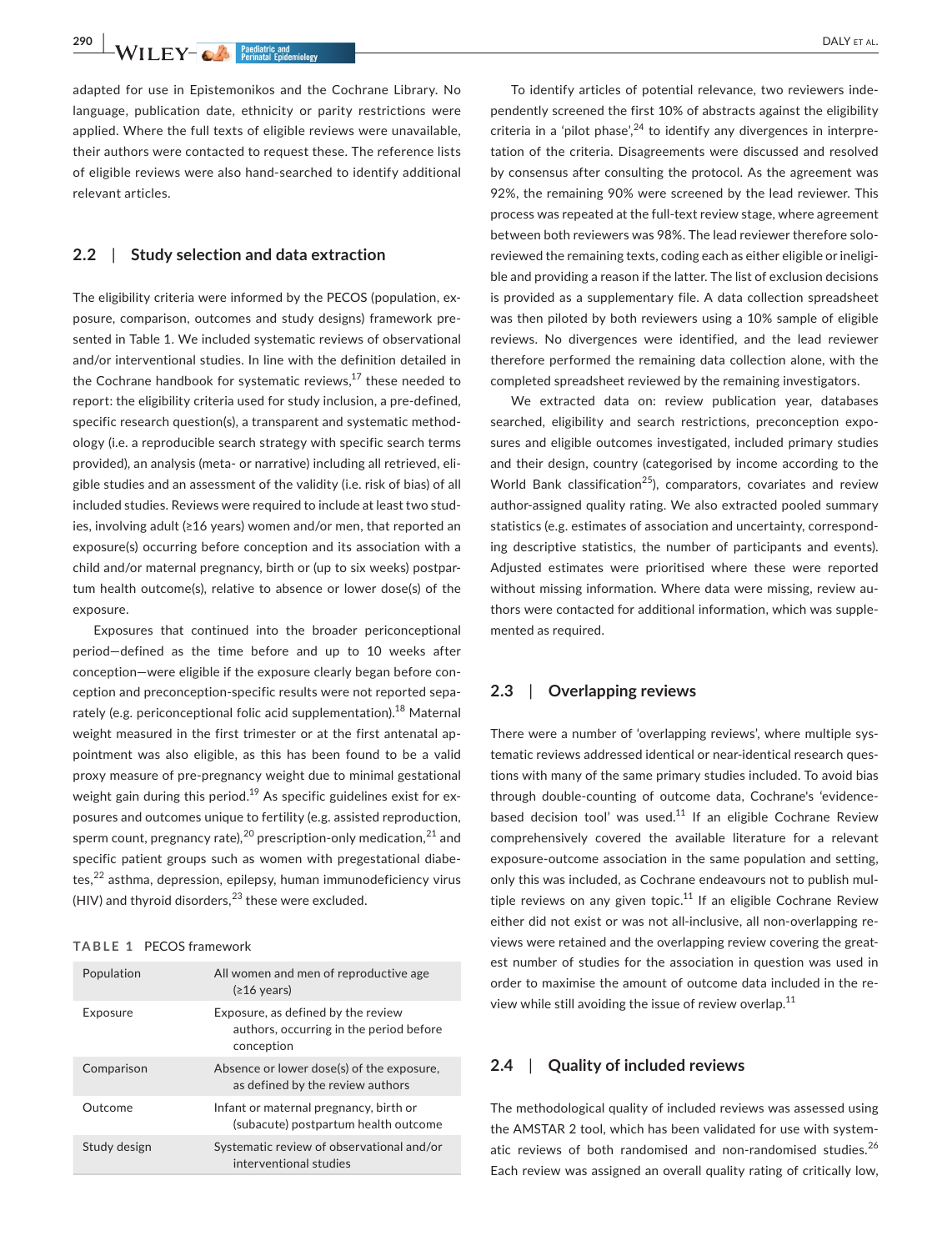**DALY** et al. **1911 1912 1913 1914 1916 1917 1918 1918 1918 1918 1918 1918 1918 1918 1918 1918 1918 1918 1918 1918 1918 1918 1918 1918 1918 1918 1918 1918 1918 191** 

low, medium or high quality based on its ratings on applicable items of the tool's 16 quality criterion.<sup>26</sup> Some of these items, such as whether included studies were described in 'adequate' detail, have been criticised for being susceptible to subjective opinions and biases.<sup>27</sup> The methodological quality of the first 10% of included reviews—sorted alphabetically by first author surname—was therefore assessed by two reviewers to identify any divergences in interpretation of the item criteria. Disagreements were discussed and resolved by consensus after consulting the protocol. As inter-rater agreement across the tool's 16 criteria was 82.3% overall, the remaining 90% were reviewed by the lead reviewer alone.

#### **2.5**  | **Quality of evidence in included reviews**

We used the GRADE approach $^{28}$ -the most widely used systematic framework for assessing evidence quality<sup>29</sup>-to rate each identified exposure-outcome association as being of either high, moderate, low or very low certainty depending on the likelihood that the true effect differs substantially from the reported estimate. As per GRADE guidance, $^{28}$  randomised controlled trial evidence was initially assigned a high rating and, due to likely residual confounding, evidence involving observational data was initially rated as low. This rating was then either decreased or increased by a maximum of two levels after accounting for issues relating to: risk of bias, imprecision, inconsistency, indirectness, publication bias, magnitude of effect, dose–response effects and residual confounding.29 Further information on how decisions were made for each of these eight domains can be found in Table S2. The completed GRADE decisions spreadsheet was reviewed by all investigators. For transparency we have presented the decisions made for each review across each GRADE domain in Table S3.

# **3**  | **RESULTS**

The PRISMA flow diagram<sup>30</sup> in Figure 1 shows that we identified 4,004 articles and screened 3,592 abstracts. Of the 661 articles that underwent full-text screening, 592 were ineligible and 22 were removed as they reported only associations covered by more comprehensive or Cochrane Reviews (see Table S4), resulting in 47 reviews being included.<sup>12,31-76</sup> Six eligible reviews were identified through citation tracking, $77-82$  resulting in a final sample of 53 reviews.

# **3.1**  | **Review characteristics**

The characteristics of the 53 reviews, including the number of databases and range of publication years searched, eligibility criteria and preconception exposures reported, are presented in Table S5.



**FIGURE 1** PRISMA (Preferred Reporting Items for Systematic Review and Meta-Analyses) flow diagram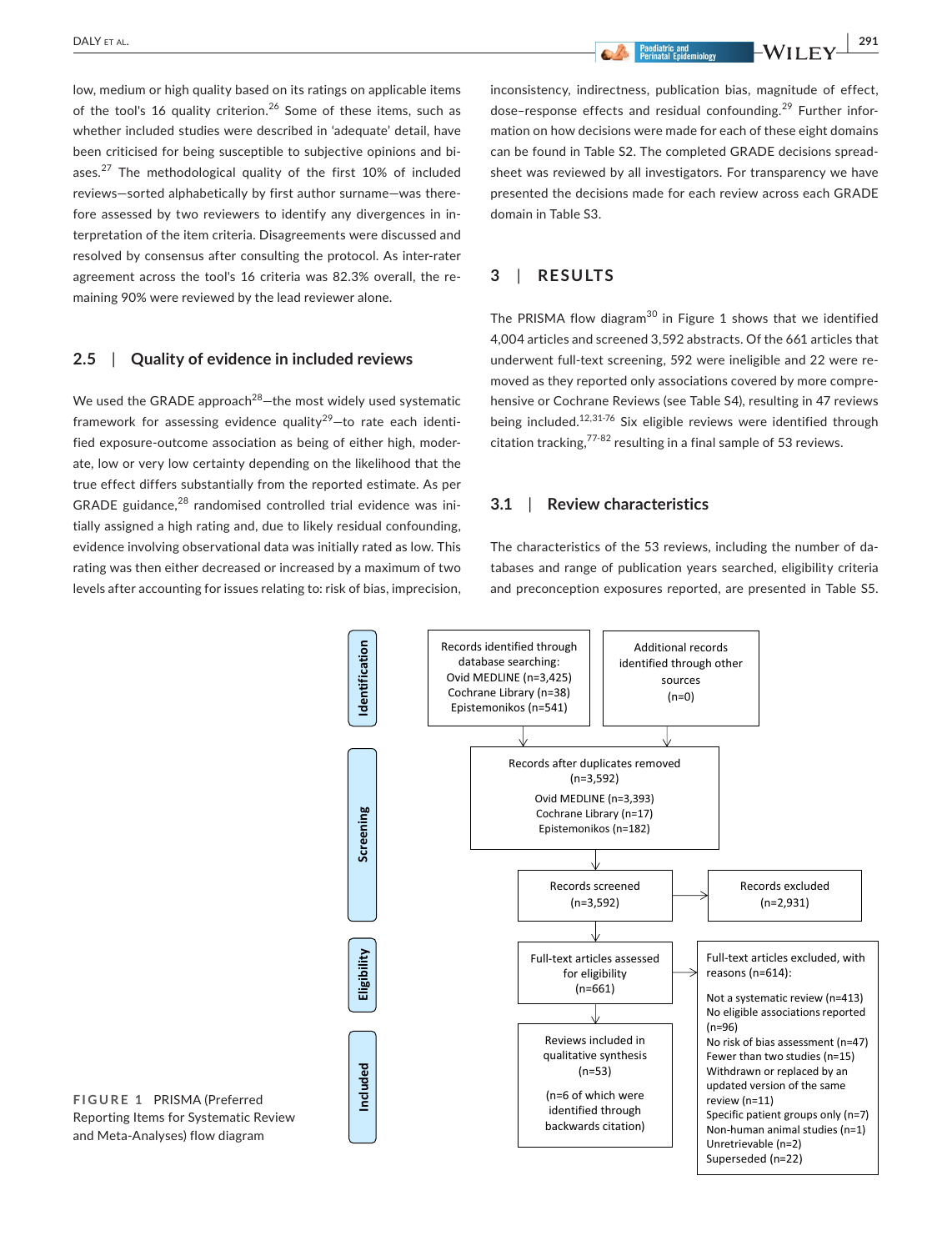**292 • WILEY- CONFIDENTIAL Exidential Exidential Exidential Continuum of the CONFIDENT AL.** 

Included reviews were published between 2005 and 2020, with the publication dates for their included studies ranging from 1973 to 2019. Two were published in Portuguese $40,80$  and therefore translated to English, with the remainder published in English. There were 205 exposure-outcome associations reported across 1,383 studies. Twelve of these associations were based on clinical and/or randomised trials, and five included evidence from a combination of trials and observational studies. The remainder relied on observational studies only. A total of 994 (71.9%) primary studies were conducted in high-income countries and 355 in low- and middle-income countries.

# **3.2**  | **Methodological quality of included studies and certainty of the evidence**

Two included reviews were rated as 'high'-quality,<sup>12,41</sup> two as 'moderate', 38,61 11 as 'low' 36, 39, 42, 50, 51, 57, 60, 63, 68, 73, 77 and the remaining 38 as 'critically low' (Table S6). The most common 'critical' methodological concerns were lack of: appropriate methods for combining results (76.9% of relevant reviews—primarily due to a lack of justification for combining data in a meta-analysis and/or combining unadjusted estimates), justification for study exclusions (76.9%), comprehensive literature search (59.6%) and evidence of *a priori* establishment of review methods (50.0%). Two exposure-outcome associations were rated as 'high'-certainty, 27 as 'moderate', 56 as 'low' and 120 as 'very low' (Table S3). Risk of bias was the most common reason for downgrading evidence certainty.

### **3.3**  | **Synthesis of results**

Figures 2-6 show the exposure–outcome associations, grouped by their exposure domain, along with key information such as whether the exposure continued into the broader periconceptional period and whether the included studies had observational or interventional designs. Associations that were assigned a 'very low' GRADE rating are not included in the figures or in the narrative synthesis below, as very little confidence can be had in these findings.<sup>83</sup> A summary of the findings for all 205 associations, regardless of GRADE rating, can be found in Table S7. Of the 205 associations identified, 191 (93.2%) relate to maternal exposures. These include pre-pregnancy body mass index (BMI; 75 associations), interpregnancy or birth intervals (23), interpregnancy weight change (18), age (14), folate supplementation (11), diet and nutrition (10), parity and education (seven each), physical activity (five), abuse or neglect, over-the-counter drugs and environmental exposures (four each), smoking (active or passive exposure), other vitamin supplementation and immigration status (two each), and vaccination, alcohol consumption and ethnicity (one each). The remaining 14 (6.8%) associations are related to the paternal exposures of age (10) and alcohol consumption (four).

For associations relating to BMI, the reference group was 'normal' BMI (20–24.9 kg/m<sup>2</sup>) and underweight, overweight and obesity

corresponded to BMI values of  $<$  20, 25.0-29.9 and ≥30 kg/m<sup>2</sup> unless otherwise stated. Adjusted risk estimate is used where review authors combined adjusted odds ratios, hazard ratios and rate ratios without converting them to a single measure of association.

# 3.3.1 | Health behaviours and wider determinants of health

Figure 2 shows there is high-certainty evidence that maternal folate supplementation (<0.4-4 mg) beginning preconceptionally and terminating before 12 weeks' of gestation, relative to no intervention/ supplementation or placebo, reduces the risk of both neural tube defects (risk ratio [RR] 0.31, 95% confidence interval [CI] 0.17, 0.58) and pregnancy termination for a foetal anomaly (RR 0.29, 95% CI 0.15, 0.56).<sup>41</sup> Moderate-certainty evidence was found that maternal preconception physical activity is associated with a reduced risk of both pre-eclampsia (adjusted RR 0.65, 95% CI 0.47, 0.89; highest vs lowest level of activity)<sup>33</sup> and gestational diabetes mellitus (odds ratio 0.70, 95% CI 0.57, 0.85; any vs no activity).<sup>59</sup>

Low-certainty evidence was found that maternal periconception folate supplementation is associated with a reduced risk of preterm birth<sup>54</sup> and that there is limited evidence of associations between this exposure and the risk of twinning, miscarriage, low birthweight, congenital heart defects and birth defects other than neural tube and congenital heart defects and cleft lip and palate.<sup>41</sup> Lowcertainty evidence was also found that maternal vitamin supplementation (any) beginning preconceptionally and terminating in the first trimester does not affect the risk of either miscarriage or stillbirth,  $^{12}$ and that paternal consumption of any alcohol in the 3 months before conception is associated with an increased risk of congenital heart defects.<sup>76</sup> Further low-certainty evidence was found for associations between maternal preconception iron intake and an increased risk of gestational diabetes mellitus,<sup>59</sup> adherence to a Mediterranean or High Alternate Healthy Eating Index diet and a reduced risk of gestational diabetes mellitus,<sup>59</sup> and maternal experience of abuse (physical, emotional or sexual) at any time before pregnancy and an increased risk of low birthweight.<sup>61</sup>

### 3.3.2 | Demographic and reproductive exposures

Figure 3 shows moderate-certainty evidence that paternal age of ≥40 years is associated with a greater risk of miscarriage, and lowcertainty evidence that paternal age of 35–39 years may not be associated with greater or reduced risk of this outcome.42 Low-certainty evidence was found that paternal age of <20 years is associated with an increased risk of spina bifida,<sup>51</sup> that maternal age of ≥35 years is associated with a greater risk of urinary incontinence,  $36$  and that maternal age of ≥45 years is associated with increased risk of: an abnormal five-minute Apgar score, foetal loss, pregnancy complications and caesarean delivery, relative to maternal age of  $\langle 45 \rangle$  years.<sup>52</sup> Low-certainty evidence was also found that interpregnancy intervals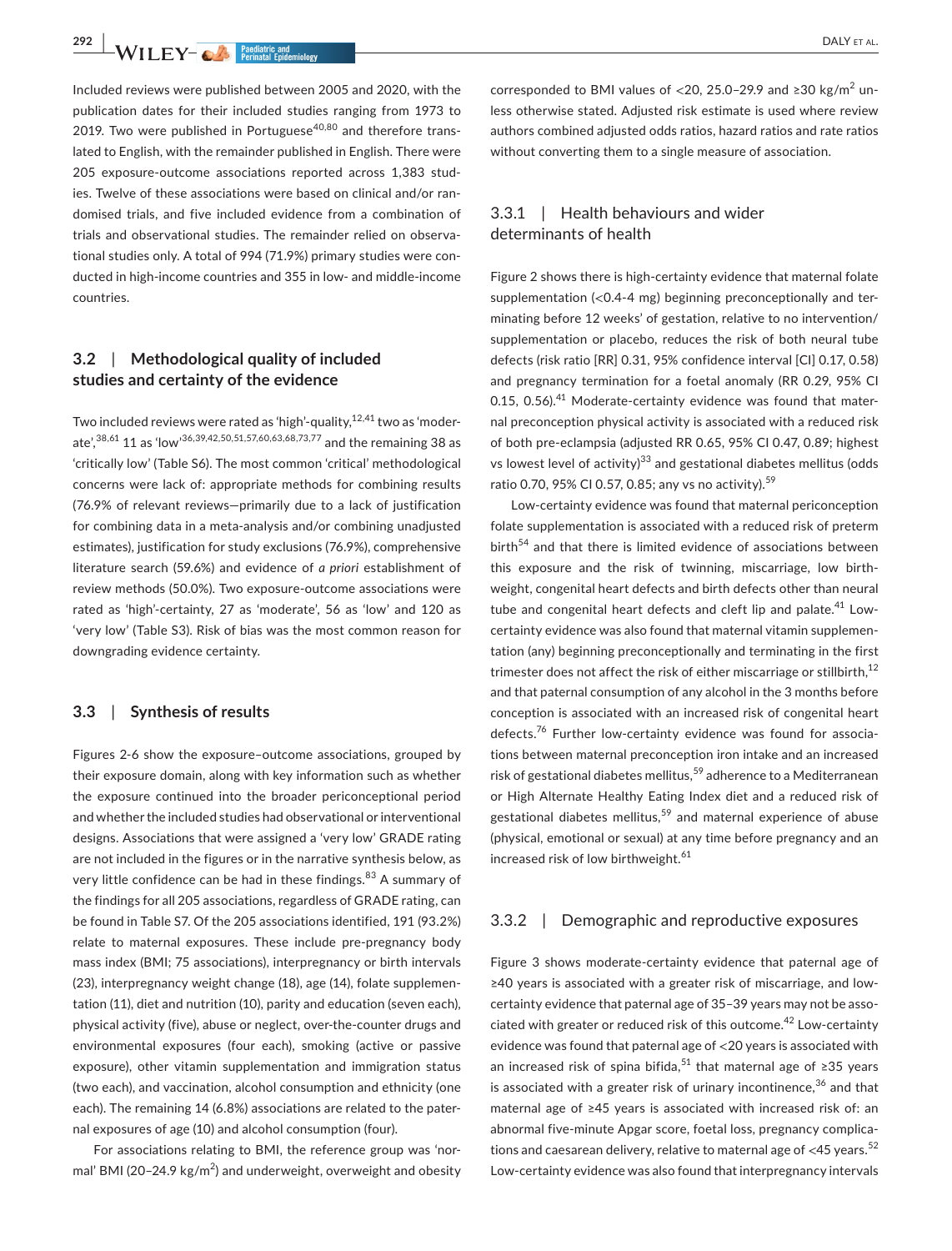| DALY FT AL.                            |                                   |            |                      |                                      |                                    |                         |                               |  |  |   |                     | <b>Paediatric and</b>                         |                        |                                     | 293     |                      |
|----------------------------------------|-----------------------------------|------------|----------------------|--------------------------------------|------------------------------------|-------------------------|-------------------------------|--|--|---|---------------------|-----------------------------------------------|------------------------|-------------------------------------|---------|----------------------|
| <b>Exposure</b>                        | Review (AMSTAR 2 rating)          | <b>Sex</b> |                      | Period Comparison                    | Outcome                            | <b>Summary estimate</b> | (95% confidence interval)     |  |  |   |                     | <b>Perinatal Epidemiology</b><br>$\mathbb{R}$ | <b>GRADE</b><br>rating | No. of studies<br>(years published) | Sample  | <b>Study designs</b> |
|                                        |                                   |            | Female Male Pre Post |                                      |                                    |                         |                               |  |  |   | 0.25 0.50 1.00 2.00 |                                               |                        |                                     |         | Obs Int              |
| ABUSE/NEGLECT                          |                                   |            |                      |                                      |                                    |                         |                               |  |  |   |                     |                                               |                        |                                     |         |                      |
| Abuse <sup>a</sup>                     | Nesari et al. [moderate]          | I IO       | l In                 | No abuse experience                  | Low birth weight                   | <b>OR</b>               | 1.35 (1.14, 1.59)             |  |  |   | ÷                   |                                               | 69.0 LOW               | 11 (1994-2014) 218,061              |         | ПП                   |
| <b>ALCOHOL</b>                         |                                   |            |                      |                                      |                                    |                         |                               |  |  |   |                     |                                               |                        |                                     |         |                      |
| Alcohol intake                         | Zhang et al. [critical]           | nп         | I I FI               | No exposure                          | Congenital heart defects           | <b>OR</b>               | 1.44 (1.19, 1.74)             |  |  |   | ÷                   |                                               | 90.0 LOW               | 24 (1997-2019) 48.141               |         | ПП                   |
| <b>DIET &amp; NUTRITION</b>            |                                   |            |                      |                                      |                                    |                         |                               |  |  |   |                     |                                               |                        |                                     |         |                      |
| Mediterranean-type diet                | Mijatovic-Vukas et al. [critical] | ШП         | l ITI                | Not reported                         | Gestational diabetes               | Narrative               | Inversely associated in all   |  |  |   |                     |                                               | LOW                    | 3 (2012-2016)                       | 22,485  | ПO                   |
| High AHEI diet                         | Mijatovic-Vukas et al. [critical] | 88 H       | .                    | Non adherence                        | Gestational diabetes               | Narrative               | Inversely associated in both  |  |  |   |                     |                                               | LOW                    | 2 (2012-2014)                       | 29,691  | ПE                   |
| Iron/haem intake                       | Mijatovic-Vukas et al. [critical] | ШП         |                      | Lower intake                         | Gestational diabetes               | Narrative               | Positively associated in both |  |  |   |                     |                                               | LOW                    | 2 (both 2011)                       | 16.633  | ПE                   |
| <b>FOLIC ACID &amp; OTHER VITAMINS</b> |                                   |            |                      |                                      |                                    |                         |                               |  |  |   |                     |                                               |                        |                                     |         |                      |
| Folate supplementation                 | De-Regil et al. [high]            | ПΠ         | l II.                | No intervention/placebob             | Congenital heart defects           | <b>RR</b>               | 0.57(0.24, 1.33)              |  |  |   |                     | 0.0                                           | LOW                    | 3 (1991-1994)                       | 5.612   | $\Box^-$             |
| Folate supplementation                 | De-Regil et al. [high]            | I ITI      | H.                   | No intervention/placebob             | Low birth weight                   | <b>RR</b>               | 1.13 (0.84, 1.52)             |  |  |   | --                  | 6.5                                           | LOW                    | 2 (1994-2000)                       | 5.048   | DГ                   |
| Folate supplementation                 | De-Regil et al. [high]            | HП         |                      | No intervention/placebo              | Miscarriage                        | <b>RR</b>               | 1.10 (0.94, 1.28)             |  |  |   | ۰.                  | 5.0                                           | LOW                    | 5 (1981-2000)                       | 7,391   | $\Box$               |
| Folate supplementation                 | De-Regil et al. [high]            | HП         | a ka                 | No intervention/placebob             | Neural tube defects                | <b>RR</b>               | 0.31(0.17, 0.58)              |  |  |   |                     | 0.0                                           | <b>HIGH</b>            | 5 (1981-2000)                       | 6,708   | $\Box$               |
| Folate supplementation                 | De-Regil et al. [high]            | HП         | - 11 -               | No intervention/placebob             | 'Other' birth defects <sup>c</sup> | <b>RR</b>               | 0.94(0.53, 1.66)              |  |  |   |                     |                                               | 40.3 LOW               | 3 (1991-1994)                       | 5,612   | $\Box$               |
| Folate supplementation                 | De-Regil et al. [high]            | HO.        |                      | No intervention/placebob             | Anomaly-related termination        | <b>RR</b>               | 0.29(0.15, 0.56)              |  |  |   |                     | 0.0                                           | <b>HIGH</b>            | 4 (1981-2000)                       | 7,110   | ΠГ                   |
| Folate supplementation                 | Li et al. [critical]              | LЮ         | H.                   | Never/no use                         | Preterm birth                      | aOR                     | 0.87(0.84, 0.91)              |  |  | ٠ |                     | 0.0                                           | LOW                    | 8 (2004-2015)                       | 496,442 | ПΠ                   |
| Folate supplementation                 | De-Regil et al. [high]            | I IN       |                      | No intervention/placebob             | Twinning                           | <b>RR</b>               | 1.38 (0.89, 2.14)             |  |  |   |                     | 0.0                                           | LOW                    | 4 (1991-2000)                       | 7,280   | $\Box$               |
| Vitamin supplementation                | Rumbold et al. [high]             | - ITT      | - 11 -               | Minimal vitamins or none             | Miscarriage                        | <b>RR</b>               | 1.07 (0.93, 1.24)             |  |  |   |                     |                                               | 36.2 LOW               | 4 (1991-2003)                       | 7,809   | DГ                   |
| Vitamin supplementation                | Rumbold et al. [high]             | ПO         | l III.               | Minimal vitamins or none             | Stillbirth                         | <b>RR</b>               | 0.94(0.48, 1.85)              |  |  |   |                     | 0.0                                           | LOW                    | 3 (1991-2000)                       | 7,785   | DГ                   |
| PHYSICAL ACTIVITY                      |                                   |            |                      |                                      |                                    |                         |                               |  |  |   |                     |                                               |                        |                                     |         |                      |
| Physical activity (any type)           | Mijatovic-Vukas et al. [critical] | ПO         | I I FI               | No physical activity                 | Gestational diabetes               | OR                      | 0.70(0.57, 0.85)              |  |  |   |                     | 52.0                                          |                        | MODERATE 11 (1997-2016) 51,722      |         | ПO                   |
| Physical activity (high)               | Aune et al. 2014a [critical]      | ПO         | I IF                 | Lowest level<br>of physical activity | Pre-eclampsia                      | aRR                     | 0.65(0.47, 0.89)              |  |  |   |                     | 0.0                                           |                        | MODERATE 5 (2003-2011)              | 10,317  | ПE                   |

**FIGURE 2** Health behaviour and wider determinants of health exposures and their associations with adverse pregnancy, birth and postpartum outcomes (high, moderate and low GRADE ratings only). Legend: Pre, Preconception; Post, Postconception; Obs, Observational; Int, Interventional; (a)OR, (adjusted) Odds ratio; AHEI, Alternative Healthy Eating Index; RR, Risk ratio. <sup>a</sup>Physical, emotional or sexual; <sup>b</sup>Or other vitamins/minerals; 'Excluding neural tube and congenital heart defects and cleft lip and palate

| <b>Exposure</b>                        | Review (AMSTAR 2 rating)                 | <b>Sex</b> | Period               | Comparison                      | Outcome                           | <b>Summary estimate</b> | (95% confidence interval)                       |  |                | 2                        | <b>GRADE</b><br>rating | No. of studies<br>(years published) | Sample         | <b>Study designs</b> |                |
|----------------------------------------|------------------------------------------|------------|----------------------|---------------------------------|-----------------------------------|-------------------------|-------------------------------------------------|--|----------------|--------------------------|------------------------|-------------------------------------|----------------|----------------------|----------------|
|                                        |                                          |            | FemalelMale PrelPost |                                 |                                   |                         |                                                 |  |                | 0.50 1.00 2.00 3.00 4.00 |                        |                                     |                |                      | Obslint        |
| <b>AGE - PATERNAL</b>                  |                                          |            |                      |                                 |                                   |                         |                                                 |  |                |                          |                        |                                     |                |                      |                |
| <20 years                              | Jia et al. [low]                         | ПO         | H I ET               | $25-29$ years                   | Spina bifida                      | OR                      | 1.41 (1.10, 1.81)                               |  |                |                          | 0.0                    | LOW                                 | 3 (1995-2007)  | 7,864,762            | H O            |
| 35~39 years                            | du Fosse et al. [low]                    | $\Box$     | .                    | <29 years                       | Miscarriage                       | aRE <sup>a</sup>        | 1.15 (0.92, 1.43)                               |  | ÷              |                          | 75.6                   | LOW                                 | 9 (2002-2019)  | 70,944               | ■□             |
| $40 - 44$ years                        | du Fosse et al. [low]                    | ПL         | . .                  | <29 years                       | Miscarriage                       | aRE <sup>a</sup>        | 1.23 (1.06, 1.43)                               |  | le.            |                          | 16.8                   | MODERATE                            | 9 (2002-2019)  | 70,944               | H O            |
| >44 years                              | du Fosse et al. [low]                    | ПL.        | H I ET               | $25-29$ years                   | Miscarriage                       | aRE <sup>a</sup>        | 1.43 (1.13, 1.81)                               |  | ÷              |                          | 0.0                    | <b>MODERATE</b>                     | 4 (2004-2019)  | 48,371               | ■□             |
| <b>AGE - MATERNAL</b>                  |                                          |            |                      |                                 |                                   |                         |                                                 |  |                |                          |                        |                                     |                |                      |                |
| $≥35$ years                            | Barbosa et al. [low]                     | IГ         | . .                  | <35 years                       | Urinary incontinence              | aOR                     | 1.53 (1.45, 1.62)                               |  | $\mathbf{u}$   |                          | 0.0                    | LOW                                 | 4 (2007-2016)  | 45.824               | $\blacksquare$ |
| $≥45$ years                            | Leader et al. [critical]                 | l II.      | . .                  | <45 years                       | Abnormal Apgar score <sup>b</sup> | OR                      | 2.49 (1.37, 4.54)                               |  |                |                          | 73.0                   | LOW                                 | 5 (2010-2014)  | 1.866.786            | l D            |
| $≥45$ years                            | Leader et al. [critical]                 | l ITI      | a a shekara          | <45 years                       | Caesarean delivery                | OR                      | 4.00 (2.48, 6.43)                               |  |                |                          | 97.0                   | LOW                                 | 10 (1998-2014) | 1,958,882            | n i O          |
| $≥45$ years                            | Leader et al. [critical]                 | ШT         |                      | <45 years                       | Foetal loss                       | OR                      | 2.60 (1.47, 4.62)                               |  |                |                          | 99.0                   | LOW                                 | 5 (2004-2014)  | 24,764,227           | n D            |
| ≥45 years                              | Leader et al. [critical]                 | I ITI      | a a shekara          | <45 years                       | Pregnancy complications           | <b>OR</b>               | 3.32 (2.37, 4.67)                               |  |                |                          |                        | 91.0 LOW                            | 11 (1998-2014) | 1,959,429            | l O            |
| INTERPREGNANCY INTERVALS (IPI) - SHORT |                                          |            |                      |                                 |                                   |                         |                                                 |  |                |                          |                        |                                     |                |                      |                |
| IPI <6 months                          | Conde-Agudelo et al.a [moderate]         | LП         | H EI                 | IPI 18-23 months                | Low birth weight                  | aOR                     | 1.61 (1.39, 1.86)                               |  | $\bullet$      |                          | 87                     | LOW                                 | 4 (1997-2005)  | 1,717,455            | $\blacksquare$ |
| IPI <6 months                          | Ahrens et al. [critical]                 | ШT         | l IT                 | IPI ≥18 months                  | Preterm birth                     | Narrative               | Positively associated<br>in eight of 10 studies |  |                |                          |                        | LOW                                 | 10 (2011-2017) | 1,910,676            | $\blacksquare$ |
| IPI <6 months                          | Conde-Agudelo et al.a [moderate]         | I IO       | . .                  | IPI 18-23 months                | Preterm birth                     | aOR                     | 1.40 (1.24, 1.58)                               |  | ٠.             |                          | 69.0                   | LOW                                 | 8 (1997-2005)  | 3,146,300            | $\blacksquare$ |
| IPI <6 months                          | Conde-Agudelo et al.a [moderate]         | l IT       |                      | IPI 18-23 months                | Small for gestational age         | aOR                     | 1.26 (1.18, 1.33)                               |  |                |                          | 89.0                   | LOW                                 | 6 (1989-2005)  | 2,828,207            | $\blacksquare$ |
|                                        | INTERPREGNANCY INTERVALS (IPI/BI) - LONG |            |                      |                                 |                                   |                         |                                                 |  |                |                          |                        |                                     |                |                      |                |
| IPI/BI >48 months                      | Conde-Agudelo et al.b [low]              | ШT         | H I ET               | IPI/BI <60 months Pre-eclampsia |                                   | Narrative               | Positively associated<br>in all studies         |  |                |                          |                        | LOW                                 | 6 (2000-2005)  | 1606,426             | $\blacksquare$ |
| IPI >59 months                         | Conde-Agudelo et al.a [moderate]         | ПD         | l IT                 | IPI 18-23 months                | Low birth weight                  | aOR                     | 1.43 (1.27, 1.62)                               |  | ٠.             |                          | 84.0                   | LOW                                 | 4 (1997-2005)  | 1,717,455            | $\blacksquare$ |
| IPI >59 months                         | Conde-Agudelo et al.a [moderate]         | . .        | . .                  | IPI 18-23 months                | Preterm birth                     | aOR                     | 1.20 (1.17, 1.24)                               |  |                |                          |                        | 95.0 LOW                            | 7 (1990-2005)  | 3,057,157            | - 10           |
| IPI >59 months                         | Conde-Agudelo et al.a [moderate]         | I ITI      | . .                  | IPI 18-23 months                | Small for gestational age         | aOR                     | 1.29 (1.20, 1.39)                               |  | $\blacksquare$ |                          |                        | 88.0 LOW                            | 6 (1989-2005)  | 2,793,789            | u o            |
| <b>PARITY</b>                          |                                          |            |                      |                                 |                                   |                         |                                                 |  |                |                          |                        |                                     |                |                      |                |
| Multiparity                            | Barbosa et al. [low]                     | ШT         | l In                 | Nulliparity                     | Urinary incontinence              | aOR                     | 2.09 (1.07, 4.08)                               |  |                |                          | 90.0                   | LOW                                 | 4 (2007-2017)  | 29,799               | H O            |
| Multiparity                            | Barbosa et al. [low]                     | LЕ         |                      | Primiparity                     | Urinary incontinence              | aOR                     | 1.26 (0.97, 1.64)                               |  | ÷.             |                          |                        | 49.0 LOW                            | 4 (2007-2017)  | 24,121               | n lei          |

**FIGURE 3** Reproductive and demographic preconception exposures and their associations with adverse pregnancy, birth and postpartum outcomes (high, moderate and low GRADE ratings only). Legend: Pre, Preconception; Post, Postconception; Obs, Observational; Int, Interventional; (a)OR, (adjusted) Odds ratio; aRE, Adjusted risk estimate; IPI, Interpregnancy interval; BI, Birth interval. <sup>a</sup>Combined adjusted odds ratios, hazard ratios and rate ratios; <sup>b</sup>At five minutes postpartum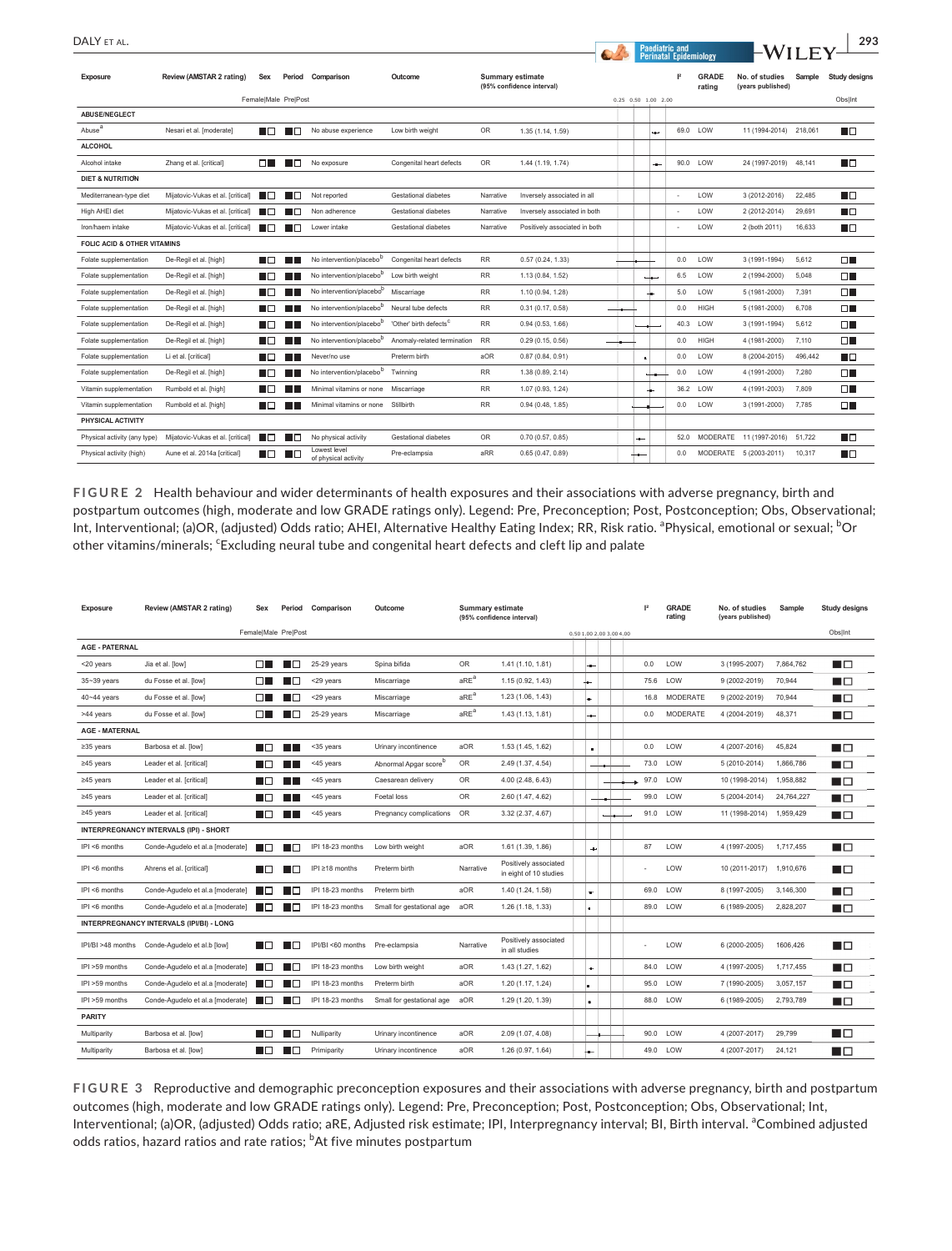**294 <sup>|</sup>**  DALY et al.

shorter than 6 months are associated with an increased risk of low weight, small-for-gestational-age and preterm births, and that interpregnancy intervals of ≥60 months are also associated with an increased risk of these outcomes. $38$  Further low-quality evidence was found that interpregnancy or birth intervals of >48 months are associated with a greater risk of pre-eclampsia<sup>39</sup> and that multiparity is associated with an increased risk of urinary incontinence, relative to nulliparity but not primiparity.<sup>36</sup>

# 3.3.3 | Pre-pregnancy body mass index (BMI)

Figure 4 shows moderate-certainty evidence that maternal BMI in the overweight (BMI 25–29) and obese (BMI >30) ranges is associated with a greater risk of gestational diabetes mellitus, $74$ pregnancy-induced antenatal hypertension<sup>65</sup> and pre-eclampsia<sup>81</sup> and a reduced risk of placental abruption. $31$  Moderate-certainty evidence was also found that maternal obesity is associated with an increased risk of foetal distress,  $82$  shoulder dystocia (vs BMI  $<$ 30).<sup>75</sup> foetal macrosomia (vs BMI 18.5-24.9)<sup>56</sup> and large for gestational age births (vs BMI <25).<sup>44</sup> Further moderate-certainty evidence was found that, relative to the lowest category of BMI, increasing maternal BMI is associated with a greater risk of both miscarriage and neonatal death, $^{77}$  and that maternal underweight (BMI <18.5) is associated with a reduced risk of pregnancy-induced hypertension.<sup>65</sup>

Figure 5 shows low-certainty evidence that maternal underweight is associated with a reduced risk of pre-eclampsia,  $81$  gestational diabetes mellitus, $74$  large-for-gestational-age and macrosomic births<sup>56</sup> and an increased risk of small-for-gestational age birth<sup>55</sup>

and placental abruption. $31$  Regarding maternal overweight, lowcertainty evidence suggested associations between this exposure and an increased risk of foetal distress.<sup>82</sup> large-for-gestational-age and macrosomic births<sup>56</sup> and a reduced risk of small-for-gestationalage birth.<sup>56</sup> Further low-certainty evidence was found that maternal overweight and obesity are both associated with an increased risk of miscarriage,  $35$  post-term pregnancy and a longer hospital stay  $82$  and that maternal obesity, specifically, is associated with an increased risk of maternal depression,  $60$  failure to progress in labour, caesarean delivery, a low Apgar score at five minutes postpartum<sup>82</sup> and neonatal intensive care unit admission.<sup>56</sup>

#### 3.3.4 | Interpregnancy weight change

Figure 6 shows moderate-certainty evidence that maternal interpregnancy weight gain of >2 BMI units, relative to BMI maintenance (change of ≤2 units), is associated with a greater risk of gestational hypertension,  $57$  and that interpregnancy weight gains of both 1 to <3 and ≥3 BMI units, relative to BMI maintenance (≤1 unit change), are associated with greater risk of caesarean delivery,<sup>63,73</sup> large-for-gestational-age birth<sup>73</sup> and gestational diabetes mellitus.<sup>72</sup> Low-certainty evidence was found that: interpregnancy BMI losses and gains of >1 unit are associated with an increased and reduced risk of small-for-gestational-age birth, respectively<sup>63</sup>; that interpregnancy BMI reduction of  $>1$  unit is associated with an increased risk of preterm birth and a reduced risk of large-for-gestational-age birth<sup>73</sup>; and that interpregnancy weight gain of >2 units is associated with an increased risk of pre-eclampsia.<sup>57</sup>

| <b>Exposure</b>                 | <b>Review (AMSTAR rating)</b> | Sex           | Period               | Comparison                      | Outcome                             | <b>Summary estimate</b><br>(95% confidence interval) |                                  |   |                |     |      |                              |      | <b>GRADE</b><br>rating | No. of studies<br>(years published) | Sample    | <b>Study designs</b> |
|---------------------------------|-------------------------------|---------------|----------------------|---------------------------------|-------------------------------------|------------------------------------------------------|----------------------------------|---|----------------|-----|------|------------------------------|------|------------------------|-------------------------------------|-----------|----------------------|
|                                 |                               |               | FemalelMale PrelPost |                                 | 0.50 1.00 2.00 3.00 4.00 5.00       |                                                      |                                  |   |                |     |      |                              |      |                        |                                     | Obs Int   |                      |
| <b>UNDERWEIGHT</b>              |                               |               |                      |                                 |                                     |                                                      |                                  |   |                |     |      |                              |      |                        |                                     |           |                      |
| Underweight <sup>a</sup>        | Rahman et al. [critical]      | ПF            | . .                  | 'Normal' BMI                    | Antenatal hypertension*             | <b>OR</b>                                            | $0.50(0.40, 0.61)$ $\rightarrow$ |   |                |     |      |                              | 0.0  | <b>MODERATE</b>        | 5 (2005-2013)                       | 37,577    | m o                  |
| <b>OVERWEIGHT / OBESITY</b>     |                               |               |                      |                                 |                                     |                                                      |                                  |   |                |     |      |                              |      |                        |                                     |           |                      |
| Increasing BMI                  | Aune et al.b [low]            | <b>The Co</b> | . .                  | Lowest category of BMI          | Neonatal death                      | aRR                                                  | 1.15 (1.07, 1.23)                |   |                |     |      |                              | 78.5 | <b>MODERATE</b>        | 12 (2005-2014)                      | 3,321,555 | ПO                   |
| <b>Increasing BMI</b>           | Aune et al.b [low]            | <b>The Co</b> | H.                   | Lowest category of BMI          | Miscarriage                         | aRR                                                  | 1.16 (1.07, 1.26)                |   |                |     |      |                              | 33.0 | MODERATE               | 5 (1992-2011)                       | 138,924   | ПO                   |
| Overweight <sup>a</sup>         | Rahman et al. [critical]      | ПП            | H.                   | 'Normal' BMI                    | Antenatal hypertension <sup>b</sup> | <b>OR</b>                                            | 2.27 (2.01, 2.56)                |   |                | مها |      |                              | 0.1  |                        | MODERATE 5 (2005-2013)              | 40,140    | ПO                   |
| Obesity <sup>a</sup>            | Rahman et al. [critical]      | LIП           | . .                  | 'Normal' BMI                    | Antenatal hypertension <sup>b</sup> | OR                                                   | 5.61 (4.86, 6.46)                |   |                |     |      | $\leftarrow \rightarrow 0.0$ |      | MODERATE               | 5 (2005-2013)                       | 34,358    | <b>The Co</b>        |
| Obesity <sup>a</sup>            | Heslehurst et al. [critical]  | l i T         | a sa T               | 'Ideal' BMI                     | Foetal distress                     | <b>OR</b>                                            | 1.74 (1.67, 1.81)                |   | n.             |     |      |                              | 87.7 | MODERATE               | 6 (1998-2007)                       | 628,337   | L <b>D</b>           |
| BMI ~25-29.9 kg/m <sup>2</sup>  | Torloni et al. [critical]     | <b>START</b>  | . .                  | BMI 20-24.9 kg/m <sup>2</sup>   | Gestational diabetes                | <b>OR</b>                                            | 1.97 (1.77, 2.19)                |   | ÷              |     |      |                              | 55.6 |                        | MODERATE 17 (1995-2007)             | 395.338   | n Ei                 |
| BMI > 30 kg/m <sup>2</sup>      | Torloni et al. [critical]     | H             | . .                  | BMI 20-24.9 kg/m <sup>2</sup>   | <b>Gestational diabetes</b>         | <b>OR</b>                                            | 3.76 (3.31, 4.28)                |   |                |     | ملهب |                              | 72.8 | MODERATE               | 31 (1992-2007)                      | 364,668   | n E                  |
| BMI $\geq$ 30 kg/m <sup>2</sup> | Gaudet et al. [critical]      | H             | . .                  | BMI <25 kg/m <sup>2</sup>       | Large for gestational age           | OR                                                   | 2.42 (1.16, 2.72)                |   |                |     |      |                              | 97.0 | <b>MODERATE</b>        | 13 (1995-2011)                      | 1,234,580 | n E                  |
| BMI $\geq$ 30 kg/m <sup>2</sup> | Liu et al.b [critical]        | <u>нг</u>     | l II.                | BMI 18.5-24.9 kg/m <sup>2</sup> | Macrosomia                          | <b>OR</b>                                            | 2.92 (2.67, 3.20)                |   |                | ÷   |      |                              | 0.0  | <b>MODERATE</b>        | 23 (2000-2015)                      | 93.017    | ПO                   |
| BMI 25-29.9 kg/m <sup>2</sup>   | Adane et al. [critical]       | <b>The Co</b> | . .                  | BMI 18.5-24.9 kg/m <sup>2</sup> | Placental abruption                 | <b>OR</b>                                            | 0.84(0.76, 0.93)                 | ÷ |                |     |      |                              | 0.0  |                        | MODERATE 7 (2013-2019)              | 595.439   | m m                  |
| BMI $\geq$ 30 kg/m <sup>2</sup> | Adane et al. [critical]       | n Fi          | . .                  | BMI 18.5-24.9 kg/m <sup>2</sup> | Placental abruption                 | <b>OR</b>                                            | 0.77(0.68, 0.87)                 | ÷ |                |     |      |                              | 28.2 | <b>MODERATE</b>        | 7 (2009-2019)                       | 595.809   | n E                  |
| BMI ~25-29.9 kg/m <sup>2</sup>  | Wang et al. [critical]        | <b>The Co</b> | H.                   | BMI ~20-24.9 kg/m <sup>2</sup>  | Pre-eclampsia                       | aRR                                                  | 1.70 (1.60, 1.81)                |   | $\blacksquare$ |     |      |                              | 29.4 | <b>MODERATE</b>        | 10 (1997-2012)                      | 944,324   | ПE                   |
| BMI ~30-34.9 kg/m <sup>2</sup>  | Wang et al. [critical]        | <b>START</b>  | H H                  | BMI ~20-24.9 kg/m <sup>2</sup>  | Pre-eclampsia                       | aRR                                                  | 2.93 (2.58, 3.33)                |   |                | ÷   |      |                              | 66.6 | <b>MODERATE</b>        | 9 (1997-2012)                       | 172,0331  | n E                  |
| BMI ≥35 kg/m <sup>2</sup>       | Wang et al. [critical]        | <b>The Co</b> | <b>THE</b>           | BMI ~20-24.9 kg/m <sup>2</sup>  | Pre-eclampsia                       | aRR                                                  | 4.14 (3.61, 4.75)                |   |                |     | -    |                              | 0.0  |                        | MODERATE 4 (2004-2012)              | 863,221   | m m                  |
| BMI $\geq$ 30 kg/m <sup>2</sup> | Zhang et al. [critical]       | ПF            | . .                  | BMI <30 kg/m <sup>2</sup>       | Shoulder dystocia                   | aRR                                                  | 1.76 (1.12, 2.77)                |   | --             |     |      |                              | 50.4 | <b>MODERATE</b>        | 6 (2003-2016)                       | 162,827   | ПD                   |

**FIGURE 4** Pre-prepregnancy weight/BMI exposures and their associations with adverse pregnancy, birth and postpartum outcomes (moderate GRADE ratings only). Legend: Pre, Preconception; Post, Postconception; Obs, Observational; Int, Interventional; BMI, Body mass index; OR, Odds ratio; aRR, Adjusted risk ratio. <sup>a</sup>Author defined; <sup>b</sup>Pregnancy-induced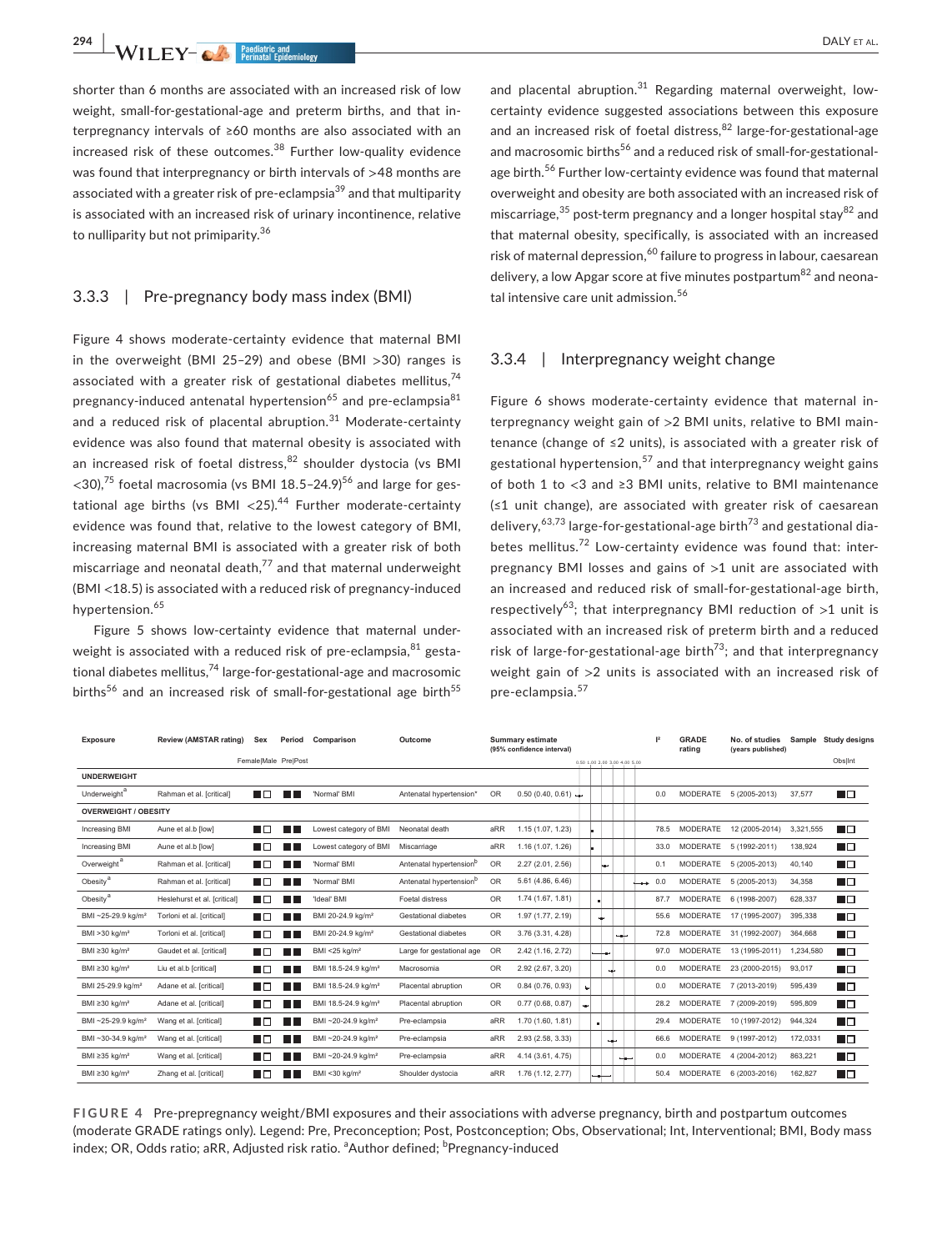| DALY et al.                     |                              |                   |                      |                                  |                               |                                                              |                                  |                          |          |      | <b>Paediatric and</b> | <b>Perinatal Epidemiology</b> |                                     | -WILEY  | 295                            |
|---------------------------------|------------------------------|-------------------|----------------------|----------------------------------|-------------------------------|--------------------------------------------------------------|----------------------------------|--------------------------|----------|------|-----------------------|-------------------------------|-------------------------------------|---------|--------------------------------|
| <b>Exposure</b>                 | Review (AMSTAR 2 rating) Sex |                   | Female Male Pre Post | Period Comparison                | Outcome                       | <b>Summary estimate</b><br>(95% confidence interval)<br>0.50 |                                  |                          | 1.00     | 2.00 | 2                     | <b>GRADE</b><br>rating        | No. of studies<br>(years published) |         | Sample Study design<br>Obs Int |
| <b>UNDERWEIGHT</b>              |                              |                   |                      |                                  |                               |                                                              |                                  |                          |          |      |                       |                               |                                     |         |                                |
| BMI <20 $kg/m2$                 | Torloni et al. [critical]    | l In              | - II                 | BMI 20-24.9 kg/m <sup>2</sup>    | Gestational diabetes          | OR                                                           | 0.75(0.69, 0.82)                 | ÷                        |          |      | 16.8                  | LOW                           | 16 (1997-2007)                      | 356,403 | ПO                             |
| BMI <20 kg/m <sup>2</sup>       | Wang et al. [critical]       | n El              | - II                 | BMI 20-24.9 kg/m <sup>2</sup>    | Pre-eclampsia                 | aRR                                                          | 0.77(0.63, 0.95)                 | $\overline{\phantom{a}}$ |          |      | 52.5                  | LOW                           | 6 (1999-2009)                       | 99,015  | ПE                             |
| BMI ≤18.5 kg/m <sup>2</sup>     | Liu et al.b [critical]       | ПO                | l T                  | BMI 18.5-24.9 kg/m <sup>2</sup>  | Large for gestational age     | OR                                                           | 0.52(0.44, 0.61)                 |                          |          |      | 45.8                  | LOW                           | 9 (2001-2013)                       | 103,415 | ПO                             |
| BMI ≤18.5 kg/m <sup>2</sup>     | Liu et al.b [critical]       | ПП                | a a shekara          | BMI 18.5-24.9 kg/m <sup>2</sup>  | Macrosomia                    | 0R                                                           | $0.55(0.47, 0.63)$ $\rightarrow$ |                          |          |      |                       | 34.2 LOW                      | 28 (2001-2014)                      | 170,484 | ПE                             |
| BMI <18.5 kg/m <sup>2</sup>     | Adane et al. [critical]      | l ITI             | l III.               | BMI 18.5-24.9 kg/m <sup>2</sup>  | Placental abruption           | 0R                                                           | 1.38 (1.12, 1.70)                |                          | <b>.</b> |      |                       | 55.2 LOW                      | 7 (2010-2019)                       | 595,546 | n E                            |
| BMI <18.5 kg/m <sup>2</sup>     | Liu et al.a [critical]       | ПO                | l a l                | BMI 18.5-24.9 kg/m <sup>2</sup>  | Small for gestational age     | 0R                                                           | 1.75 (1.51, 2.02)                |                          | $-1$     |      |                       | 80.0 LOW                      | 10 (2005-2016)                      | 170,569 | n p                            |
| <b>OVERWEIGHT / OBESITY</b>     |                              |                   |                      |                                  |                               |                                                              |                                  |                          |          |      |                       |                               |                                     |         |                                |
| Obesity <sup>a</sup>            | Molyneaux et al. [low]       | ПN                | I I                  | 'Normal' weight                  | Antenatal depression          | OR                                                           | 1.43 (1.27, 1.61)                |                          | ÷        |      | 44.4                  | LOW                           | 28 (2000-2013)                      | 47,929  | ПO                             |
| Obesity <sup>a</sup>            | Heslehurst et al. [critical] | I IO              | a a shekara          | 'Ideal' BMI                      | Caesarean delivery            | OR                                                           | 2.00 (1.87, 2.15)                |                          |          |      | 0.0                   | LOW                           | 16 (1995-2006)                      | >58,429 | ПO                             |
| Obesity <sup>a</sup>            | Heslehurst et al. [critical] | ПП                | <b>Tara</b>          | 'Ideal' BMI                      | Failure to progress in labour | OR                                                           | 2.31 (1.87, 2.84)                |                          |          |      | 50.9                  | LOW                           | 3 (1998-2007)                       | 14,721  | ПO                             |
| Overweight <sup>a</sup>         | Heslehurst et al. [critical] | LП                | <b>Tara</b>          | 'Ideal' BMI                      | Foetal distress               | OR                                                           | 2.06 (1.44, 2.96)                |                          |          |      | 0.0                   | LOW                           | 4 (2004-2007)                       | 6,469   | ПO                             |
| Overweight <sup>a</sup>         | Heslehurst et al. [critical] | ПO                | l III.               | 'Ideal' BMI                      | Hospital stay (length of)     | OR                                                           | 2.56 (2.46, 2.67)                |                          |          | œ.   | 88.6                  | LOW                           | 4 (1995-2006)                       | >9,511  | ПO                             |
| Obesity <sup>a</sup>            | Heslehurst et al. [critical] | HП                | l III.               | 'Ideal' BMI                      | Hospital stay (length of)     | 0R                                                           | 2.84 (2.77, 2.91)                |                          |          |      | 94.4                  | LOW                           | 4 (1995-2006)                       | >20,414 | ПO                             |
| Obesity <sup>a</sup>            | Heslehurst et al. [critical] | ПO                | <b>TILL</b>          | 'Ideal' BMI                      | Low Apgar score <sup>b</sup>  | OR                                                           | 1.69 (1.60, 1.80)                |                          | ÷        |      |                       | 82.2 LOW                      | 5 (1998-2005)                       | 760,099 | ПO                             |
| Overweight <sup>a</sup>         | Heslehurst et al. [critical] | n Ei              | a li                 | 'Ideal' BMI                      | Post-term pregnancy           | OR                                                           | 1.28 (1.20, 1.37)                |                          | ÷        |      | 51.5                  | LOW                           | 3 (1995-2006)                       | 50,989  | ПO                             |
| Obesity <sup>a</sup>            | Heslehurst et al. [critical] | H E               | <b>Tara</b>          | 'Ideal' BMI                      | Post-term pregnancy           | OR                                                           | 1.41 (1.38, 1.45)                |                          | ٠        |      | 78.8                  | LOW                           | 4 (1995-2006)                       | 654,753 | ПO                             |
| BMI 25-29.9 kg/m <sup>2</sup>   | Liu et al.b [critical]       | l In              | - II                 | BMI 18.5-24.9 kg/m <sup>2</sup>  | Large for gestational age     | OR                                                           | 1.45 (1.29, 1.63)                |                          | ÷        |      | 67.7                  | LOW                           | 13 (2001-2015)                      | 138,290 | ПO                             |
| BMI 25-29.9 kg/m <sup>2</sup>   | Liu et al.b [critical]       | n n               | a a shekara          | BMI 18.5-24.9 kg/m <sup>2</sup>  | Macrosomia                    | OR                                                           | 1.70 (1.55, 1.87)                |                          | ÷        |      | 48.6                  | LOW                           | 27 (2004-2015)                      | 446,753 | ПO                             |
| BMI ~25-29.9 kg/m <sup>2</sup>  | Balsells et al. [critical]   | <b>TELEVISION</b> | <b>TILL</b>          | BMI ~18.5-24.9 kg/m <sup>2</sup> | Miscarriage                   | <b>RR</b>                                                    | 1.09 (1.04, 1.13)                |                          |          |      | 28.0                  | LOW                           | 23 (2002-2016)                      | 138,988 | n E                            |
| BMI ≥30 kg/m <sup>2</sup>       | Balsells et al. [critical]   | ПO                | - II                 | BMI ~18.5-24.9 kg/m <sup>2</sup> | Miscarriage                   | <b>RR</b>                                                    | 1.21(1.15, 1.27)                 |                          | п.       |      | 20.0                  | LOW                           | 22 (2002-2014)                      | 121,393 | ПO                             |
| BMI $\geq$ 30 kg/m <sup>2</sup> | Liu et al.b [critical]       | n n               | <b>STATISTICS</b>    | BMI 18.5-24.9 kg/m <sup>2</sup>  | NICU admission                | OR                                                           | 1.91 (1.60, 2.29)                |                          |          |      | 66.3                  | LOW                           | 17 (1998-2015)                      | 72,398  | ПO                             |
| BMI 25-29.9 kg/m <sup>2</sup>   | Liu et al.b [critical]       | ПП                | l a l                | BMI 18.5-24.9 kg/m <sup>2</sup>  | Small for gestational age     | OR                                                           | 0.71(0.66, 0.76)                 | ÷                        |          |      | 37.4                  | LOW                           | 11 (2001-2015) 77,726               |         | ПE                             |

**FIGURE 5** Pre-prepregnancy weight/BMI exposures and their associations with adverse pregnancy, birth and postpartum outcomes (low GRADE ratings only). Legend: Pre, Preconception; Post, Postconception; Obs, Observational; Int, Interventional; BMI, Body mass index; OR, Odds ratio; (a)RR, (adjusted) Risk ratio; NICU, Neonatal Intensive Care Unit. <sup>a</sup>Author defined; <sup>b</sup>At five minutes postpartum

| <b>Exposure</b>                    | Review (AMSTAR 2 rating)        | <b>Sex</b>    | Period               | Comparison                                   | Outcome                   |           | <b>Summary estimate</b><br>(95% confidence estimate) |      |               |                             | 1 <sup>2</sup> |      | <b>GRADE</b><br>rating | No. of studies<br>(years published) |         | Sample Study designs |
|------------------------------------|---------------------------------|---------------|----------------------|----------------------------------------------|---------------------------|-----------|------------------------------------------------------|------|---------------|-----------------------------|----------------|------|------------------------|-------------------------------------|---------|----------------------|
|                                    |                                 |               | Female Male PrelPost |                                              |                           |           |                                                      |      |               | $0.50$ $1.00$ $2.00$ $3.00$ |                |      |                        |                                     |         | Obs Int              |
| <b>INTERPREGNANCY WEIGHT LOSS</b>  |                                 |               |                      |                                              |                           |           |                                                      |      |               |                             |                |      |                        |                                     |         |                      |
| Loss of $>1$ kg/m <sup>2</sup>     | Timmermans et al. [low]         | <b>The Co</b> | IC                   | BMI maintenance (-1 to 1 kg/m <sup>2</sup> ) | Large for gestational age | aOR       | 0.80(0.66, 0.98)                                     | $-$  |               |                             |                | 95.0 | LOW                    | 4 (2006-2019)                       | 102,496 | ПO                   |
| Loss of $>1$ kg/m <sup>2</sup>     | Timmermans et al. [low]         | ПE            | <b>III</b>           | BMI maintenance (-1 to 1 kg/m <sup>2</sup> ) | Preterm birth             | aOR       | 1.40 (1.08, 1.83)                                    |      | $-$           |                             |                |      | 72.0 LOW               | 2 (2014-2019)                       | 8,406   | ПO                   |
| Loss of $>1$ kg/m <sup>2</sup>     | Oteng-Ntim et al. [low]         | ПO            | <b>III</b>           | BMI maintenance (-2 to 2 kg/m <sup>2</sup> ) | Small for gestational age | aOR       | 1.31 (1.06, 1.63)                                    |      | inger i       |                             |                |      | 53.5 LOW               | 3 (2004-2016)                       | 49,008  | ПO                   |
| <b>INTERPREGNANCY WEIGHT GAIN</b>  |                                 |               |                      |                                              |                           |           |                                                      |      |               |                             |                |      |                        |                                     |         |                      |
| Gain of >1 kg/m <sup>2</sup>       | Oteng-Ntim et al. [low]         | <b>The Co</b> | <b>The Co</b>        | BMI maintenance (-2 to 2 kg/m <sup>2</sup> ) | Small for gestational age | aOR       | 0.83(0.70, 0.99)                                     | $-1$ |               |                             |                | 56.8 | LOW                    | 3 (2004-2016)                       | 49,008  | ПO                   |
| Gain of 1-<3 kg/m <sup>2</sup>     | Timmermans et al. [low]         | ПП            | n m                  | BMI maintenance (-1 to 1 kg/m <sup>2</sup> ) | Caesarean delivery        | aOR       | 1.13 (1.06, 1.20)                                    |      | ٠             |                             |                | 51.0 | MODERATE               | 4 (2006-2017)                       | 158.364 | ПO                   |
| Gain of $\geq$ 3 kg/m <sup>2</sup> | Oteng-Ntim et al. [low]         | ПП            | ┰                    | BMI maintenance (-2 to 2 kg/m <sup>2</sup> ) | Caesarean delivery        | aOR       | 1.72 (1.32, 2.24)                                    |      |               | $-$                         |                | 89.1 |                        | MODERATE 4 (2006-2016)              | 341,960 | ПD                   |
| Gain of 1-<3 kg/m <sup>2</sup>     | Teulings et al. [critical]      | ПП            | ┰                    | BMI maintenance (-1 to 1 kg/m <sup>2</sup> ) | Gestational diabetes      | aOR       | 1.51 (1.22, 1.80)                                    |      | $\rightarrow$ |                             |                | 71.0 |                        | MODERATE 5 (2006-2015)              | 251,992 | ПO                   |
| Gain of $\geq$ 3 kg/m <sup>2</sup> | Teulings et al. [critical]      | l In          | H E                  | BMI maintenance (-1 to 1 kg/m <sup>2</sup> ) | Gestational diabetes      | aOR       | 2.37 (1.40, 3.34)                                    |      |               |                             |                | 91.0 | MODERATE               | 4 (2006-2017)                       | 234772  | ПO                   |
| Gain of 1-<3 kg/m <sup>2</sup>     | Timmermans et al. [low]         | H D           | I                    | BMI maintenance (-1 to 1 kg/m <sup>2</sup> ) | Large for gestational age | aOR       | 1.33 (1.11, 1.60)                                    |      | HH.           |                             |                | 0.0  | MODERATE               | 4 (2006-2019)                       | 138,205 | ПO                   |
| Gain of $\geq$ 3 kg/m <sup>2</sup> | Timmermans et al. flow]         | <b>The Co</b> |                      | BMI maintenance (-1 to 1 kg/m <sup>2</sup> ) | Large for gestational age | aOR       | 1.54 (1.28, 1.86)                                    |      | to the con-   |                             |                | 0.0  | <b>MODERATE</b>        | 4 (2006-2019)                       | 103,350 | ПO                   |
| Gain of $\geq$ 2 kg/m <sup>2</sup> | Martinez-Hortelano et al. [low] | <b>The Co</b> | a ka                 | BMI maintenance (-2 to 2 kg/m <sup>2</sup> ) | Gestational hypertension  | OR        | 1.45 (1.11. 1.80)                                    |      | $-1$          |                             |                | 76.1 | <b>MODERATE</b>        | 6 (1999-2017)                       | 239,150 | ПO                   |
| Gain of $\geq$ 2 kg/m <sup>2</sup> | Martinez-Hortelano et al. [low] | a sa Ba       | ╙                    | BMI maintenance (-2 to 2 kg/m <sup>2</sup> ) | Pre-eclampsia             | <b>OR</b> | 1.39 (1.18, 1.60)                                    |      |               |                             |                |      | 39.2 LOW               | 5 (2006-2017)                       | 364,943 | T E                  |

**FIGURE 6** Interpregnancy weight change exposures and their associations with adverse pregnancy, birth and postpartum outcomes (high, moderate and low GRADE ratings only). Legend: Pre, Preconception; Post, Postconception; Obs, Observational; Int, Interventional; BMI, Body mass index. (a)OR, (adjusted) Odds ratio

# **4**  | **COMMENT**

### **4.1**  | **Principal findings**

Our review identified 53 systematic literature reviews reporting 205 unique associations for exposures in the preconception period. Only 17 of these associations used evidence gathered from randomised trials. The methodological quality of reviews was generally poor; only two reviews were assessed as high- and two as moderate quality. The only high-certainty findings were that maternal folate supplementation commencing preconceptionally reduces the risk of neural tube defectaffected births and pregnancy terminations for a foetal anomaly.

# **4.2**  | **Strengths of the study**

Strengths of this review include its comprehensive search, where both observational and interventional studies were included,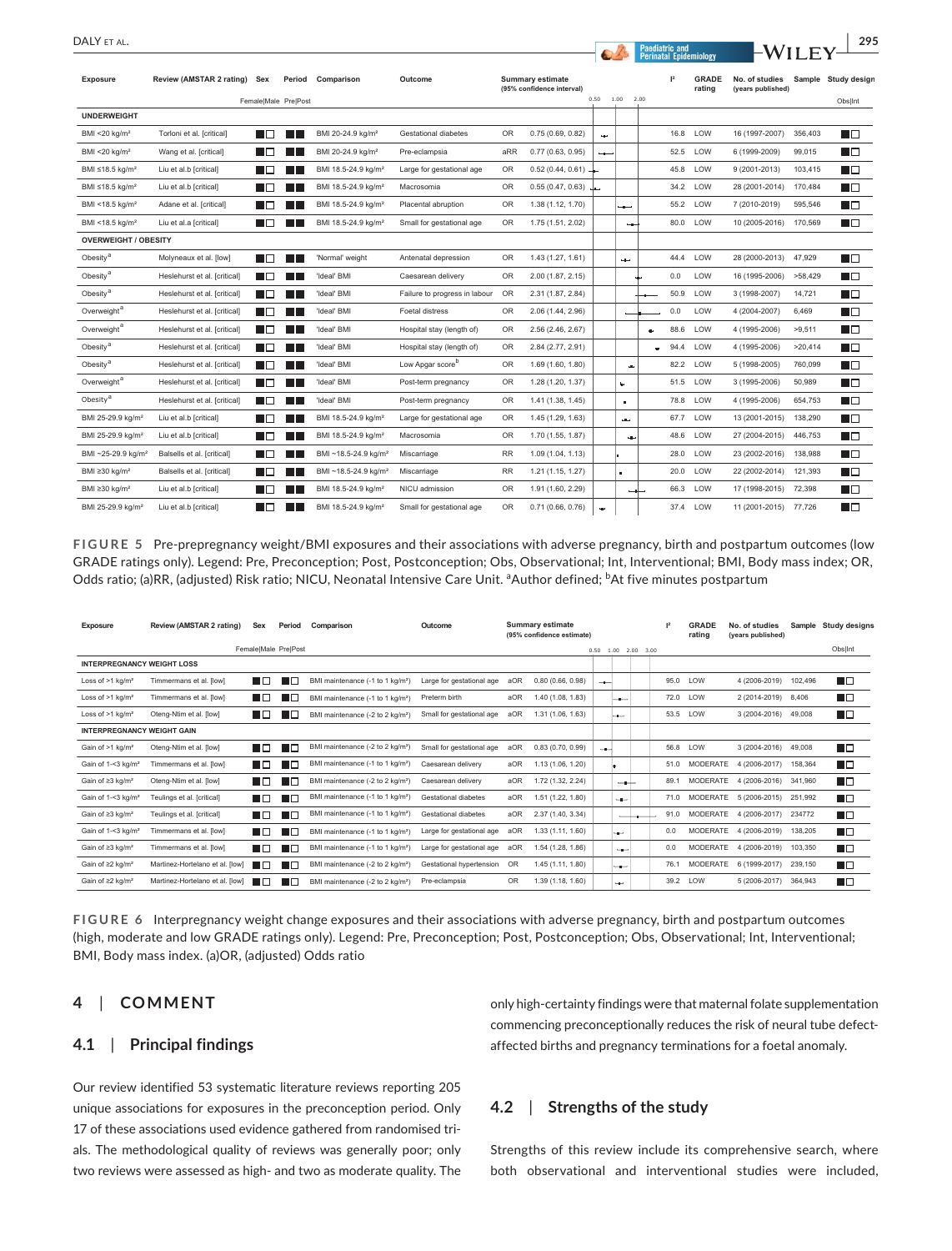**296 • WILEY- CONFIDENTIAL Exidential Exidential Exidential Continues and CONFIDENT AL.** 

exposures were not pre-specified in the search strategy, and no language, publication year or study design search restrictions were applied, resulting in the inclusion of a diverse range of exposureoutcome associations. We used the GRADE approach, which critically evaluates evidence certainty; this type of summary, which incorporates both an assessment of methodological quality and strength of the evidence base, is useful to clinical practice and policymakers.<sup>83</sup>

# **4.3**  | **Limitations of the data**

Our review has some noted limitations. We did not search for grey literature; unpublished systematic reviews may contain further associations or cover reported associations more comprehensively. Moreover, where a Cochrane Review either did not exist or was not all-inclusive for a particular exposure-outcome association, our selection of the overlapping review containing the greatest number of studies for the association may not have reflected the most methodologically sound review and the quality of the data we have reported is ultimately constrained by the quality of the systematic reviews from which they are derived. However, as an inevitable limitation of umbrella reviews is that the included systematic reviews may not have included relevant primary studies, this approach allowed us to maximise the number of studies covered while still avoiding the issue of review overlap. Nonetheless, whether any 'missed' primary studies would have been sufficient to alter our findings remains unclear.

There also remains the possibility that some reviews have not described relevant exposures as pre-, peri- or inter-conception factors in their titles or abstracts and were therefore not identified by our search. While our use of citation tracking helped to identify some of these reviews, it is possible others may have been missed. Moreover, while the GRADE approach has been argued to reflect 'most' of the Bradford Hill criteria for establishing causality, it was not explicitly developed for this purpose.<sup>84</sup> Our GRADE ratings should therefore only be interpreted as reflecting the certainty of the evidence for reported exposure-outcome associations and not as evidence that reported exposures *cause* their associated outcome. Lastly, while we took care to report exposures occurring only within the periconceptional period, it is possible that some observed associations—particularly those derived from observational studies relating to late pregnancy or postpartum outcomes—may be at least partially attributed to an exposure's continued presence beyond the periconceptional period.

#### **4.4**  | **Interpretation**

Fewer than half of women practice preconception folate supplementation in countries such as England, Scotland and the United States, $85$  mean paternal age at conception continues to rise in highincome countries, 86,87 and globally, approximately 55% of women are overweight or obese $88$  and 31.7% are not sufficiently physically active.<sup>89</sup> The main implication of our findings for public health

policy is that there needs to be greater investment in policies and interventions to support preconception supplementation, physical activity, maintenance of a healthy weight and reproductive life planning. Improvement in these exposures is likely to reap long-term health and economic dividends.<sup>90</sup> Moreover, while the review by Schoenaker et al.<sup>8</sup> found that maternal folic acid supplementation and weight were listed in the preconception guidelines, statements and reports of five of the health organisations considered, maternal physical activity was mentioned in the guidelines, statements and reports of just three organisations, paternal age in just one and interpregnancy weight change was not mentioned in any. This policy divergence suggests that greater collaboration may be required to achieve consensus in messaging around preconception health.

The findings of this review also highlight several research gaps. Few reviews or primary studies considered the preconception health of men, with only 6.8% of reported associations relating to paternal exposures. There was also a gap in the examination of the wider determinants of physical and mental health, such as pollution, poverty and abusive relationships, relative to individual-level exposures like maternal weight and folate supplementation, where multiple systematic reviews presented overlapping data for the same outcomes. There is a need for higher-quality systematic reviews in this area, with *a priori* protocol registration, comprehensive literature searches, justified study exclusions and appropriate statistical methods. There is also a need for lower- and middle-income countries to be better represented in this research and, where possible, for more randomised controlled trials and other research seeking to establish epidemiologic evidence of causality to be conducted.

# **4.5**  | **Conclusions**

In conclusion, we found high- and moderate-certainty evidence that maternal preconception folate supplementation, BMI, interpregnancy weight change, physical inactivity and advanced paternal age are associated with adverse pregnancy, birth and postpartum outcomes.

#### **ACKNOWLEDGEMENTS**

The authors thank the authors of included articles who supplied additional data and information and Sarah Herring for her assistance in developing the review's search strategy.

#### **ORCID**

*Michael Dal[y](https://orcid.org/0000-0001-6694-3835)* <https://orcid.org/0000-0001-6694-3835>

#### **REFERENCES**

- 1. Quenby S, Gallos ID, Dhillon-Smith RK, et al. Miscarriage matters: the epidemiological, physical, psychological, and economic costs of early pregnancy loss. *The Lancet*. 2021;397:1658-1667.
- 2. Chawanpaiboon S, Vogel JP, Moller A-B, et al. Global, regional, and national estimates of levels of preterm birth in 2014: a systematic review and modelling analysis. *Lancet Global Health*. 2019;7:e37-e46.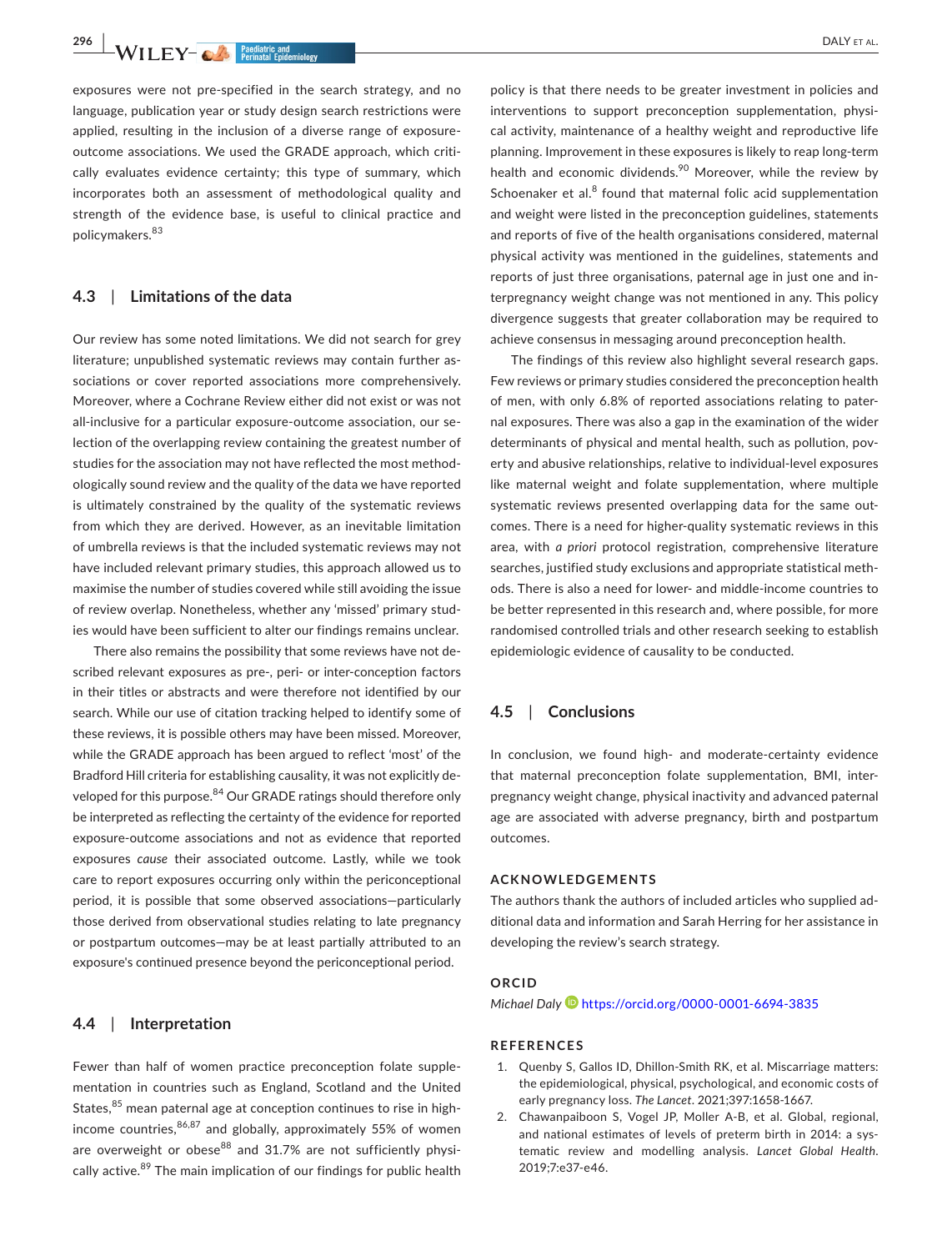- 3. World Health Organisation. Congenital anomalies. [https://www.](https://www.who.int/news-room/fact-sheets/detail/congenital-anomalies) [who.int/news-room/fact-sheet](https://www.who.int/news-room/fact-sheets/detail/congenital-anomalies) s/detail/congenital-anomalies Accessed July 9, 2021.
- 4. World Health Organization. *Trends in Maternal Mortality 2000 to 2017: Estimates by WHO, UNICEF, UNFPA*. World Bank Group and the United Nations Population Division; 2019. Report No.: 9241516488.
- 5. Stephenson J, Heslehurst N, Hall J, et al. Before the beginning: nutrition and lifestyle in the preconception period and its importance for future health. *The Lancet*. 2018;391:1830-1841.
- 6. Jack BW, Atrash H, Coonrod DV, Moos MK, O'Donnell J, Johnson K. The clinical content of preconception care: an overview and preparation of this supplement. *Am J Obstet Gynecol*. 2008;199:S266-S279.
- 7. Fleming TP, Watkins AJ, Velazquez MA, et al. Origins of lifetime health around the time of conception: causes and consequences. *The Lancet*. 2018;391:1842-1852.
- 8. Schoenaker DAJM, Stephenson J, Connolly A, et al. Characterising and monitoring preconception health in England: a review of national population-level indicators and core data sources. *J Dev Origin Health Dis*. 2021;1-14.
- 9. Evans D. Hierarchy of evidence: a framework for ranking evidence evaluating healthcare interventions. *J Clin Nurs*. 2003;12:77-84.
- 10. Steinberg E, Greenfield S, Wolman DM, Mancher M, Graham R. *Clinical Practice Guidelines We Can Trust*. Graham RMM, Miller Wolman D, Greenfield S, Steinberg E, eds. National Academies Press; 2011.
- 11. Pollock M, Fernandes R, Becker L, Pieper D, Hartling L. Chapter V: overviews of reviews. In: Higgins JPTTJ, Chandler J, Cumpston M, Li T, Page MJ, Welch VA, eds. *Cochrane Handbook for Systematic Reviews of Interventions version 6*. Cochrane, 2020.
- 12. Rumbold A, Middleton P, Pan N, Crowther CA. Vitamin supplementation for preventing miscarriage. *Cochrane Database Syst Rev*. 2011:CD004073.
- 13. Balogun OO, da Silva Lopes K, Ota E, et al. Vitamin supplementation for preventing miscarriage. *Cochrane Database Syst Rev*. 2016:CD004073.
- 14. Page MJ, Moher D, Bossuyt PM, et al. PRISMA 2020 explanation and elaboration: updated guidance and exemplars for reporting systematic reviews. *The BMJ*. 2020;2021:372.
- 15. Lee E, Dobbins M, DeCorby K, McRae L, Tirilis D, Husson H. An optimal search filter for retrieving systematic reviews and metaanalyses. *BMC Med Res Methodol*. 2012;12:51.
- 16. Lunny C, McKenzie JE, McDonald S. Retrieval of overviews of systematic reviews in MEDLINE was improved by the development of an objectively derived and validated search strategy. *J Clin Epidemiol*. 2016;74:107-118.
- 17. Chandler J, Cumpston M, Li T, Page MJ, Welch VA, eds. *Cochrane Handbook for Systematic Reviews of Interventions*. John Wiley & Sons; 2019.
- 18. Steegers-Theunissen RP, Twigt J, Pestinger V, Sinclair KD. The periconceptional period, reproduction and long-term health of offspring: the importance of one-carbon metabolism. *Hum Reprod Update*. 2013;19:640-655.
- 19. Holland E, Simas TAM, Curiale DKD, Liao X, Waring ME. Selfreported pre-pregnancy weight versus weight measured at first prenatal visit: effects on categorization of pre-pregnancy body mass index. *Matern Child Health J*. 2013;17:1872-1878.
- 20. National Institute for Health and Care Excellence (NICE). Fertility problems: assessment and treatment. Clinical guideline [CG156]. <https://www.nice.org.uk/guidance/cg156>. Accessed July 6, 2021.
- 21. American College of Obstetricians and Gynecologists Committee on Obstetric Practice. Committee Opinion No. 717: sulfonamides, nitrofurantoin, and risk of birth defects. *Obstet Gynecol*. 2017; 130:e150-e152.
- 22. National Institute for Health Care and Excellence. Diabetes in pregnancy: management from preconception to the postnatal period. <https://www.nice.org.uk/guidance/ng3>. Accessed July 6, 2021.
- 23. Centers for Disease Control and Prevention. Guidelines and recommendations for treating and managing health conditions during pregnancy. [https://www.cdc.gov/pregnancy/meds/treatingfo](https://www.cdc.gov/pregnancy/meds/treatingfortwo/treatment-guidelines.html) [rtwo/treatment-guidelines.html](https://www.cdc.gov/pregnancy/meds/treatingfortwo/treatment-guidelines.html). Accessed July 6, 2021.
- 24. McDonagh M, Peterson K, Raina P, Chang S, Shekelle P. Avoiding bias in selecting studies. *Methods Guide for Effectiveness and Comparative Effectiveness Reviews [Internet]*. Agency for Healthcare Research and Quality (US); 2013.
- 25. The World Bank. World bank country and lending groups. [https://](https://datahelpdesk.worldbank.org/knowledgebase/articles/906519-world-bank-country-and-lending-groups) [datahelpdesk.worldbank.org/knowledgebase/articles/906519](https://datahelpdesk.worldbank.org/knowledgebase/articles/906519-world-bank-country-and-lending-groups) [world-bank-country-and-lending-groups](https://datahelpdesk.worldbank.org/knowledgebase/articles/906519-world-bank-country-and-lending-groups). Accessed July 9, 2021.
- 26. Shea BJ, Reeves BC, Wells G, et al. AMSTAR 2: a critical appraisal tool for systematic reviews that include randomised or nonrandomised studies of healthcare interventions, or both. *BMJ*. 2017;358: j4008.
- 27. Pieper D, Puljak L, González-Lorenzo M, Minozzi S. Minor differences were found between AMSTAR 2 and ROBIS in the assessment of systematic reviews including both randomized and nonrandomized studies. *J Clin Epidemiol*. 2019;108:26-33.
- 28. Guyatt GH, Oxman AD, Vist GE, et al. GRADE: an emerging consensus on rating quality of evidence and strength of recommendations. *The BMJ*. 2008;336:924-926.
- 29. Guyatt G, Siemieniuk R. What is GRADE? [https://stg-bestpracti](https://stg-bestpractice.bmj.com/info/toolkit/learn-ebm/what-is-grade) [ce.bmj.com/info/toolkit/learn-ebm/what-is-grade.](https://stg-bestpractice.bmj.com/info/toolkit/learn-ebm/what-is-grade) Accessed July 9, 2021.
- 30. Moher D, Shamseer L, Clarke M, et al. Preferred reporting items for systematic review and meta-analysis protocols (PRISMA-P) 2015 statement. *Syst Rev*. 2015;4:1.
- 31. Adane AA, Shepherd CC, Lim FJ, White SW, Farrant BM, Bailey HD. The impact of pre-pregnancy body mass index and gestational weight gain on placental abruption risk: a systematic review and meta-analysis. *Arch Gynecol Obstet*. 2019;300:1201-1210.
- 32. Ahrens KA, Nelson H, Stidd RL, Moskosky S, Hutcheon JA. Short interpregnancy intervals and adverse perinatal outcomes in highresource settings: an updated systematic review. *Paediatr Perinat Epidemiol*. 2019;33:O25-O47.
- 33. Aune D, Saugstad OD, Henriksen T, Tonstad S. Physical activity and the risk of preeclampsia: a systematic review and meta-analysis. *Epidemiology*. 2014;25:331-343.
- 34. Aune D, Schlesinger S, Henriksen T, Saugstad OD, Tonstad S. Physical activity and the risk of preterm birth: a systematic review and meta-analysis of epidemiological studies. *BJOG*. 2017;124:1816-1826.
- 35. Balsells M, García-Patterson A, Corcoy R. Systematic review and meta-analysis on the association of prepregnancy underweight and miscarriage. *Eur J Obstet Gynecol Reprod Biol*. 2016;207:73-79.
- 36. Barbosa L, Boaviagem A, Moretti E, Lemos A. Multiparity, age and overweight/obesity as risk factors for urinary incontinence in pregnancy: a systematic review and meta-analysis. *Int Urogynecol J*. 2018;29:1413-1427.
- 37. Bayrampour H, Vinturache A, Hetherington E, Lorenzetti DL, Tough S. Risk factors for antenatal anxiety: a systematic review of the literature. *J Reprod Infant Psychol*. 2018;36:476-503.
- 38. Conde-Agudelo A, Rosas-Bermúdez A, Kafury-Goeta AC. Birth spacing and risk of adverse perinatal outcomes: a meta-analysis. *JAMA*. 2006;295:1809-1823.
- 39. Conde-Agudelo A, Rosas-Bermúdez A, Kafury-Goeta AC. Effects of birth spacing on maternal health: a systematic review. *Am J Obstet Gynecol*. 2007;196:297-308.
- 40. Czarnobay SA, Kroll C, Schultz LF, Malinovski J, Mastroeni SSdBS, Mastroeni MF. Predictors of excess birth weight in Brazil: a systematic review. *Jornal de Pediatria*. 2019;95:128-154.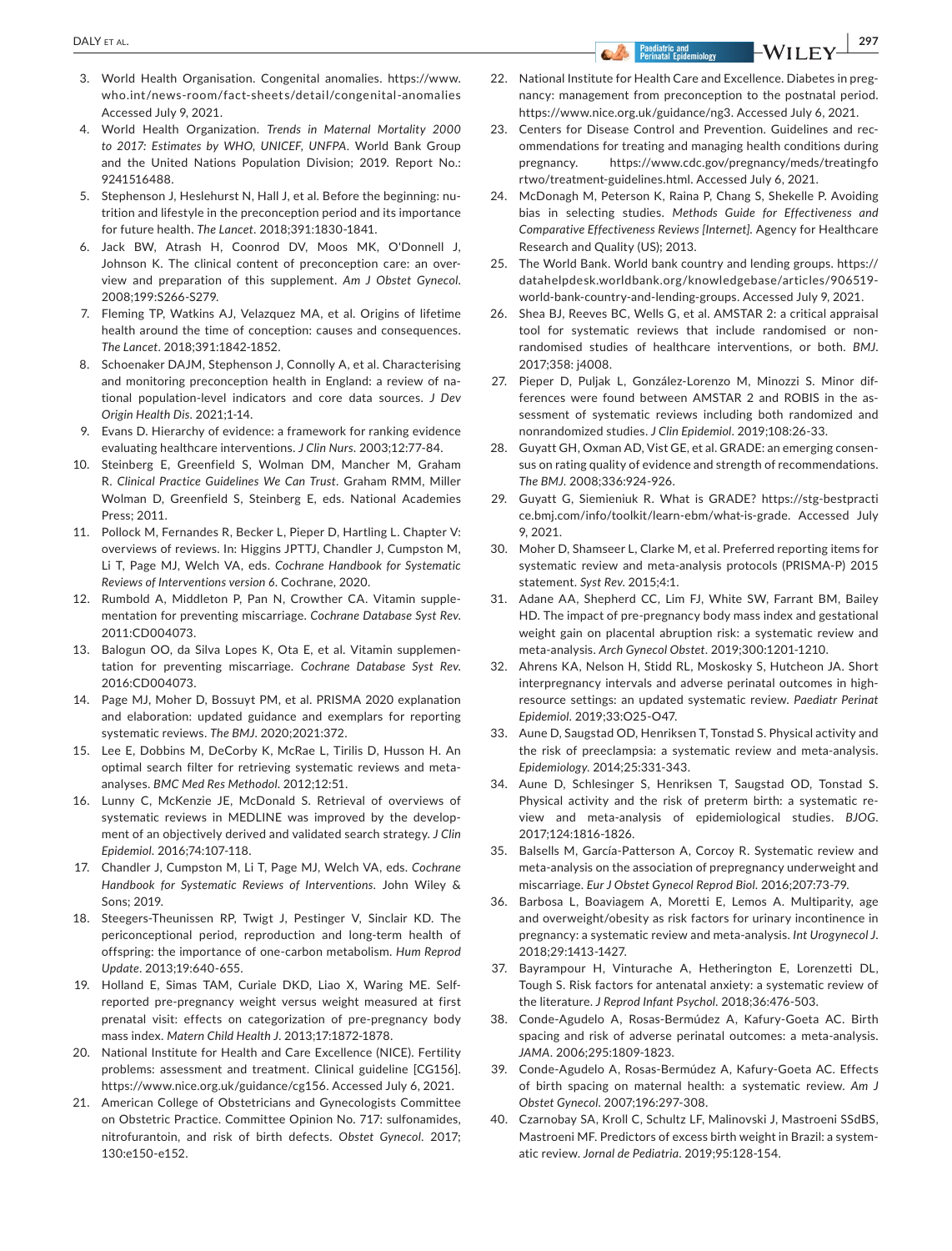**298 WILEY- COLL Pacifiatric and DALY** ET AL.

- 41. De-Regil LM, Peña-Rosas JP, Fernández-Gaxiola AC, Rayco-Solon P. Effects and safety of periconceptional oral folate supplementation for preventing birth defects. *Cochrane Database Syst Rev*. 2015:CD007950.
- 42. du Fossé NA, Van der Hoorn M-LP, van Lith JM, le Cessie S, Lashley EE. Advanced paternal age is associated with an increased risk of spontaneous miscarriage: a systematic review and meta-analysis. *Hum Reprod Update*. 2020;26:650-669.
- 43. Duckitt K, Harrington D. Risk factors for pre-eclampsia at antenatal booking: systematic review of controlled studies. *The BMJ*. 2005;330:565.
- 44. Gaudet L, Ferraro ZM, Wen SW, Walker M. Maternal obesity and occurrence of fetal macrosomia: a systematic review and metaanalysis. *Biomed Res Int*. 2014;2014: 640291.
- 45. Gete DG, Waller M, Mishra GD. Effects of maternal diets on preterm birth and low birth weight: a systematic review. *Br J Nutr*. 2020;123:446-461.
- 46. Hill B, Bergmeier H, McPhie S, et al. Is parity a risk factor for excessive weight gain during pregnancy and postpartum weight retention? A systematic review and meta-analysis. *Obes Rev*. 2017;18:755-764.
- 47. Hoang TT, Agopian A, Mitchell LE. Maternal use of weight loss products and the risk of neural tube defects in offspring: a systematic literature review. *Birth Defect Res*. 2018;110:48-55.
- 48. Huang Y, Ouyang Y-Q, Redding SR. Maternal prepregnancy body mass index, gestational weight gain, and cessation of breastfeeding: a systematic review and meta-analysis. *Breastfeed Med*. 2019;14:366-374.
- 49. Hutcheon JA, Nelson HD, Stidd R, Moskosky S, Ahrens KA. Short interpregnancy intervals and adverse maternal outcomes in highresource settings: an updated systematic review. *Paediatr Perinat Epidemiol*. 2019;33:O48-O59.
- 50. Ioannidou P, Papanikolaou D, Mikos T, Mastorakos G, Goulis DG. Predictive factors of hyperemesis gravidarum: a systematic review. *Eur J Obstet Gynecol Reprod Biol*. 2019;238:178-187.
- 51. Jia S, Wei X, Ma L, et al. Maternal, paternal, and neonatal risk factors for neural tube defects: a systematic review and meta-analysis. *Int J Dev Neurosci*. 2019;78:227-235.
- 52. Leader J, Bajwa A, Lanes A, et al. The effect of very advanced maternal age on maternal and neonatal outcomes: a systematic review. *J Obstet Gynaecol Can*. 2018;40:1208-1218.
- 53. Leng L-Y, Wang J-W, Cao S-S, Wang M. Maternal periconceptional alcohol consumption and the risk of neural tube defects in offspring: a meta-analysis. *J Matern -Fetal Neonatal Med*. 2016;29:1673-1679.
- 54. Li B, Zhang X, Peng X, Zhang S, Wang X, Zhu C. Folic acid and risk of preterm birth: a meta-analysis. *Front Neurosci*. 2019;13:1284.
- 55. Liu L, Ma Y, Wang N, Lin W, Liu Y, Wen D. Maternal body mass index and risk of neonatal adverse outcomes in China: a systematic review and meta-analysis. *BMC Pregnancy Childbirth*. 2019;19:105.
- 56. Liu P, Xu L, Wang Y, et al. Association between perinatal outcomes and maternal pre-pregnancy body mass index. *Obes Rev*. 2016;17:1091-1102.
- 57. Martínez-Hortelano JA, Cavero-Redondo I, Álvarez-Bueno C, Sanabria-Martínez G, Poyatos-León R, Martínez-Vizcaíno V. Interpregnancy weight change and hypertension during pregnancy: a systematic review and meta-analysis. *Obstet Gynecol*. 2020;135:68-79.
- 58. McBride N, Johnson S. Fathers' role in alcohol-exposed pregnancies: systematic review of human studies. *Am J Prev Med*. 2016;51:240-248.
- 59. Mijatovic-Vukas J, Capling L, Cheng S, et al. Associations of diet and physical activity with risk for gestational diabetes mellitus: a systematic review and meta-analysis. *Nutrients*. 2018;10:698.
- 60. Molyneaux E, Poston L, Ashurst-Williams S, Howard LM. Obesity and mental disorders during pregnancy and postpartum: a systematic review and meta-analysis. *Obstet Gynecol*. 2014;123:857.
- 61. Nesari M, Olson JK, Vandermeer B, Slater L, Olson DM. Does a maternal history of abuse before pregnancy affect pregnancy outcomes? A systematic review with meta-analysis. *BMC Pregnancy Childbirth*. 2018;18:1-11.
- 62. Ngandu CB, Momberg D, Magan A, Chola L, Norris SA, Said-Mohamed R. The association between household socio-economic status, maternal socio-demographic characteristics and adverse birth and infant growth outcomes in sub-Saharan Africa: a systematic review. *J Dev Origin Health Dis*. 2020;11:317-334.
- 63. Oteng-Ntim E, Mononen S, Sawicki O, Seed PT, Bick D, Poston L. Interpregnancy weight change and adverse pregnancy outcomes: a systematic review and meta-analysis. *BMJ Open*. 2018;8:e018778.
- 64. Raghavan R, Dreibelbis C, Kingshipp BL, et al. Dietary patterns before and during pregnancy and maternal outcomes: a systematic review. *Am J Clin Nutr*. 2019;109:705S-S728.
- 65. Rahman MM, Abe SK, Kanda M, et al. Maternal body mass index and risk of birth and maternal health outcomes in low-and middleincome countries: a systematic review and meta-analysis. *Obes Rev*. 2015;16:758-770.
- 66. Regan AK, Arnaout A, Marinovich L, et al. Interpregnancy interval and risk of perinatal death: a systematic review and meta-analysis. *BJOG*. 2020;127:1470-1479.
- 67. Roelants JA, de Jonge RCJ, Reiss IKM, Vermeulen MJ, Steegers-Theunissen RPM, Joosten KFM. Prenatal markers of neonatal fat mass: a systematic review. *Clin Nutr*. 2016;35:995-1007.
- 68. Spinder N, Prins JR, Bergman JEH, et al. Congenital anomalies in the offspring of occupationally exposed mothers: a systematic review and meta-analysis of studies using expert assessment for occupational exposures. *Hum Reprod*. 2019;34:903-919.
- 69. Tabb KM, Malinga T, Pineros-Leano M, Andrade FCD. Impact of prepregnancy weight and gestational weight gain on birth outcomes by nativity in the United States: a systematic review. *Healthcare*. 2017;5(4):67.
- 70. Tan J, Xiong Y-Q, He Q, et al. Peri-conceptional or pregnancy exposure of HPV vaccination and the risk of spontaneous abortion: a systematic review and meta-analysis. *BMC Pregnancy Childbirth*. 2019;19:302.
- 71. Tang R, Ye X, Chen S, Ding X, Lin Z, Zhu J. Pregravid oral contraceptive use and the risk of preterm birth, low birth weight, and spontaneous abortion: a systematic review and meta-analysis. *J Women Health*. 2020;29:570-576.
- 72. Teulings N, Masconi KL, Ozanne SE, Aiken CE, Wood AM. Effect of interpregnancy weight change on perinatal outcomes: systematic review and meta-analysis. *BMC Pregnancy Childbirth*. 2019;19:386.
- 73. Timmermans YEG, Kant KDG, Oosterman EO, et al. The impact of interpregnancy weight change on perinatal outcomes in women and their children: A systematic review and meta-analysis. *Obes Rev*. 2020;21:e12974.
- 74. Torloni MR, Betrán AP, Horta BL, et al. Prepregnancy BMI and the risk of gestational diabetes: a systematic review of the literature with meta-analysis. *Obes Rev*. 2009;10:194-203.
- 75. Zhang C, Wu Y, Li S, Zhang D. Maternal prepregnancy obesity and the risk of shoulder dystocia: a meta-analysis. *BJOG*. 2018;125:407-413.
- 76. Zhang S, Wang L, Yang T, et al. Parental alcohol consumption and the risk of congenital heart diseases in offspring: an updated systematic review and meta-analysis. *Eur J Prev Cardiol*. 2020;27:410-421.
- 77. Aune D, Saugstad OD, Henriksen T, Tonstad S. Maternal body mass index and the risk of fetal death, stillbirth, and infant death: a systematic review and meta-analysis. *JAMA*. 2014;311:1536-1546.
- 78. Flenady V, Koopmans L, Middleton P, et al. Major risk factors for stillbirth in high-income countries: a systematic review and metaanalysis. *The Lancet*. 2011;377:1331-1340.
- 79. Sabbagh HJ, Hassan MH, Innes NP, Elkodary HM, Little J, Mossey PA. Passive smoking in the etiology of non-syndromic